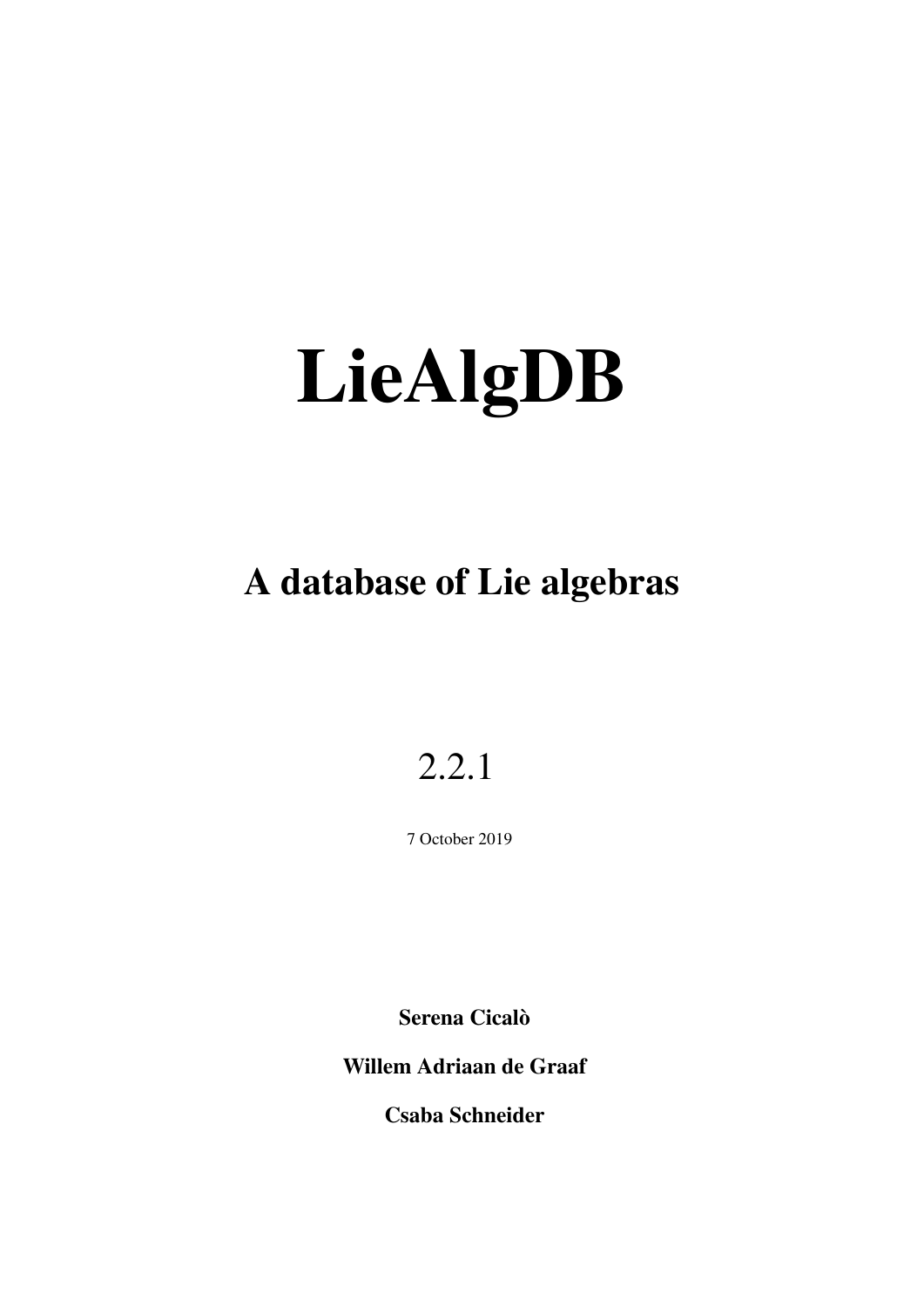#### Serena Cicalò

Email: [cicalo@science.unitn.it](mailto://cicalo@science.unitn.it) Address: Dipartimento di Matematica e Informatica Via Ospedale 72 Italy

#### Willem Adriaan de Graaf

Email: [degraaf@science.unitn.it](mailto://degraaf@science.unitn.it)

Homepage: <http://www.science.unitn.it/~degraaf> Address: Dipartimento di Matematica Via Sommarive 14 Italy

#### Csaba Schneider

Email: [csaba@mat.ufmg.br](mailto://csaba@mat.ufmg.br) Homepage: <http://www.mat.ufmg.br/~csaba/> Address: Departamento de Matemática Instituto de Ciências Exatas Universidade Federal de Minas Gerais (UFMG) Belo Horizonte, Brasil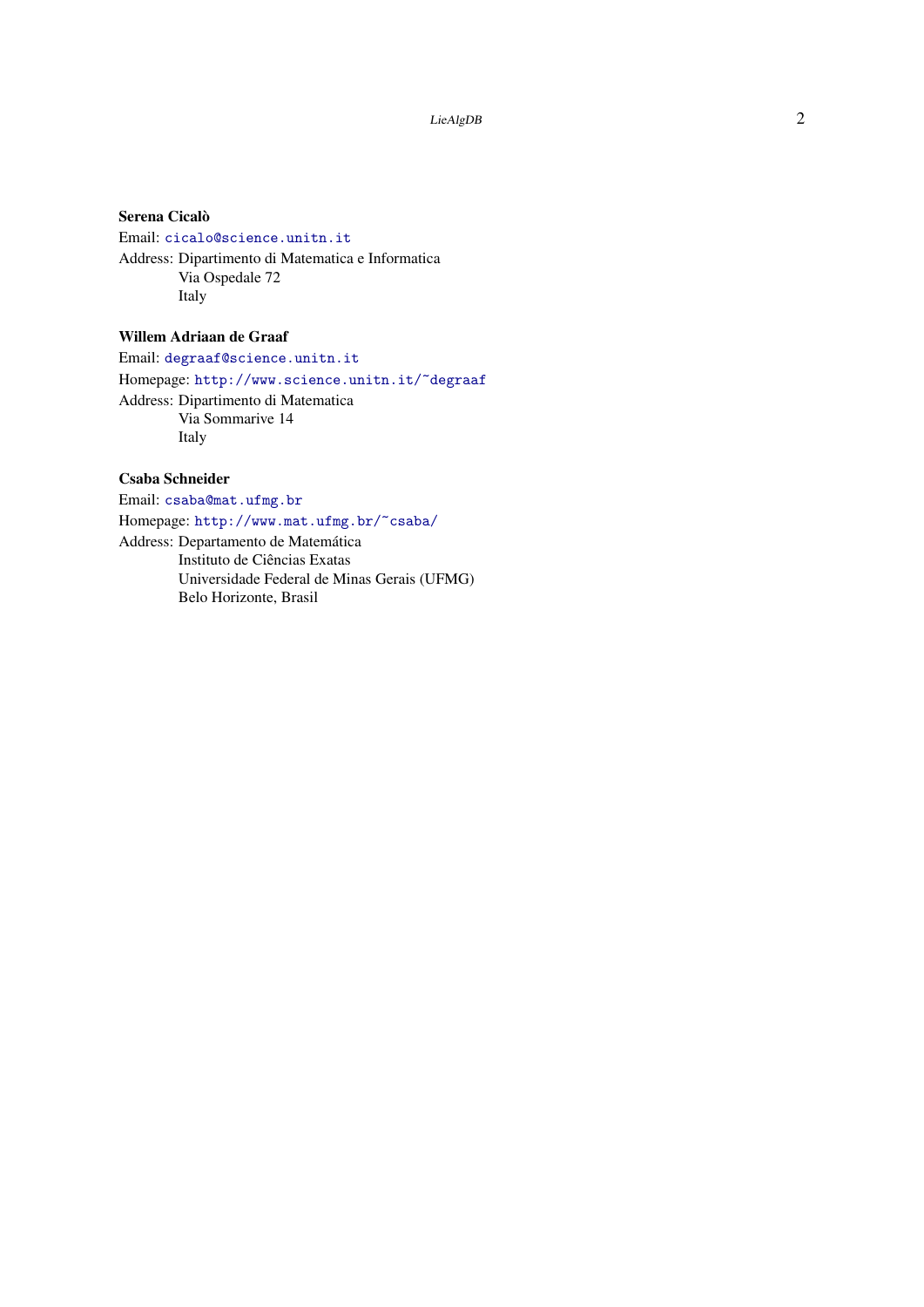#### Abstract

This package provides access to the classification of the following families of Lie algebras:

- non-solvable Lie algebras over finite fields up to dimension 6;
- nilpotent Lie algebras of dimension up to 9 over  $GF(2)$ , of dimension up to 7 over  $GF(3)$  or  $GF(5)$ ;
- simple Lie algebras of dimensions between 7 and 9 over  $GF(2)$ ;
- the classification of solvable Lie algebras of dimension at most 4;
- the classification of nilpotent Lie algebras of dimensions at most 6.

#### Copyright

© 2006–2007 Willem de Graaf and Csaba Schneider

The LieAlgDB package is free software; you can redistribute it and/or modify it under the terms of the [GNU General Public License](http://www.fsf.org/licenses/gpl.html) as published by the Free Software Foundation; either version 2 of the License, or (at your option) any later version.

#### Acknowledgements

We are grateful to Andrea Caranti, Marco Costantini, Bettina Eick, Helmut Strade, Michael Vaughan-Lee. Without their help, interest, and encouragement, this package would not have been made. We also acknowledge the effort of the referees to improve the implementation and the documentation.

Serena Cicalò would like to thank the Centro de Álgebra da Universidade de Lisboa for their kind hospitality during July - December 2009 and May - September 2010, when the classification of the 6-dimensional nilpotent Lie algebras over fields of characteristic 2 was made and added to the package.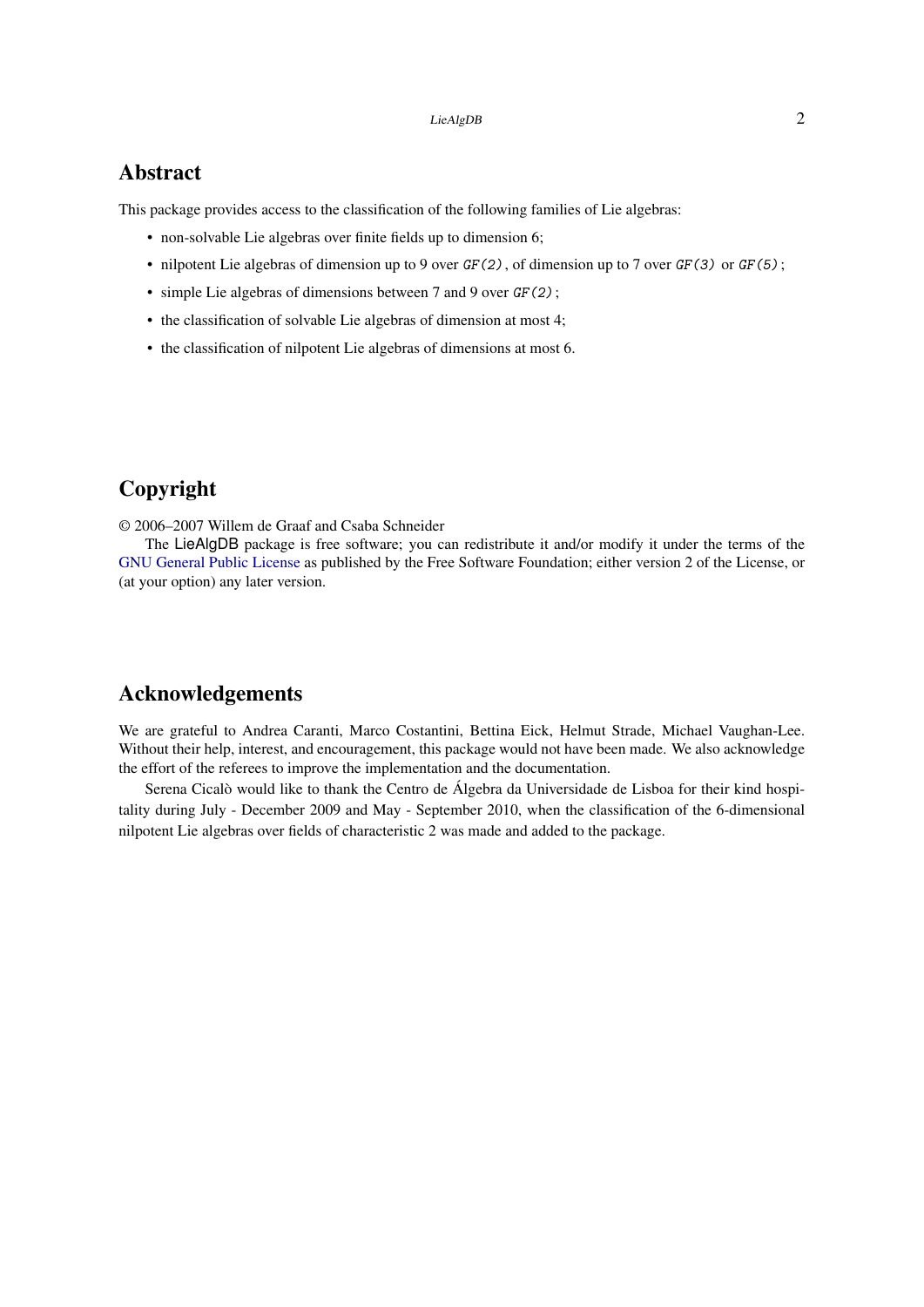# **Contents**

|   |                                                                     | <b>Introduction</b>                                                                                      |    |
|---|---------------------------------------------------------------------|----------------------------------------------------------------------------------------------------------|----|
|   |                                                                     | The families of Lie algebras included in the database                                                    | 5  |
|   | 2.1                                                                 |                                                                                                          | 5  |
|   | 2.2                                                                 |                                                                                                          | 9  |
| 3 | A description of the Lie algebras that are contained in the package |                                                                                                          | 12 |
|   | 3.1                                                                 |                                                                                                          | 12 |
|   | 32                                                                  | Dimension $3 \ldots \ldots \ldots \ldots \ldots \ldots \ldots \ldots \ldots \ldots \ldots \ldots \ldots$ | 12 |
|   | 33                                                                  |                                                                                                          | 12 |
|   | 34                                                                  |                                                                                                          | 13 |
|   | 35                                                                  |                                                                                                          | 13 |
|   | 3.6                                                                 | Description of the simple Lie algebras $\dots \dots \dots \dots \dots \dots \dots \dots \dots \dots$     | 15 |
|   | 3.7                                                                 | Description of the solvable and nilpotent Lie algebras $\dots \dots \dots \dots \dots \dots$             | 16 |
|   | <b>References</b>                                                   |                                                                                                          | 19 |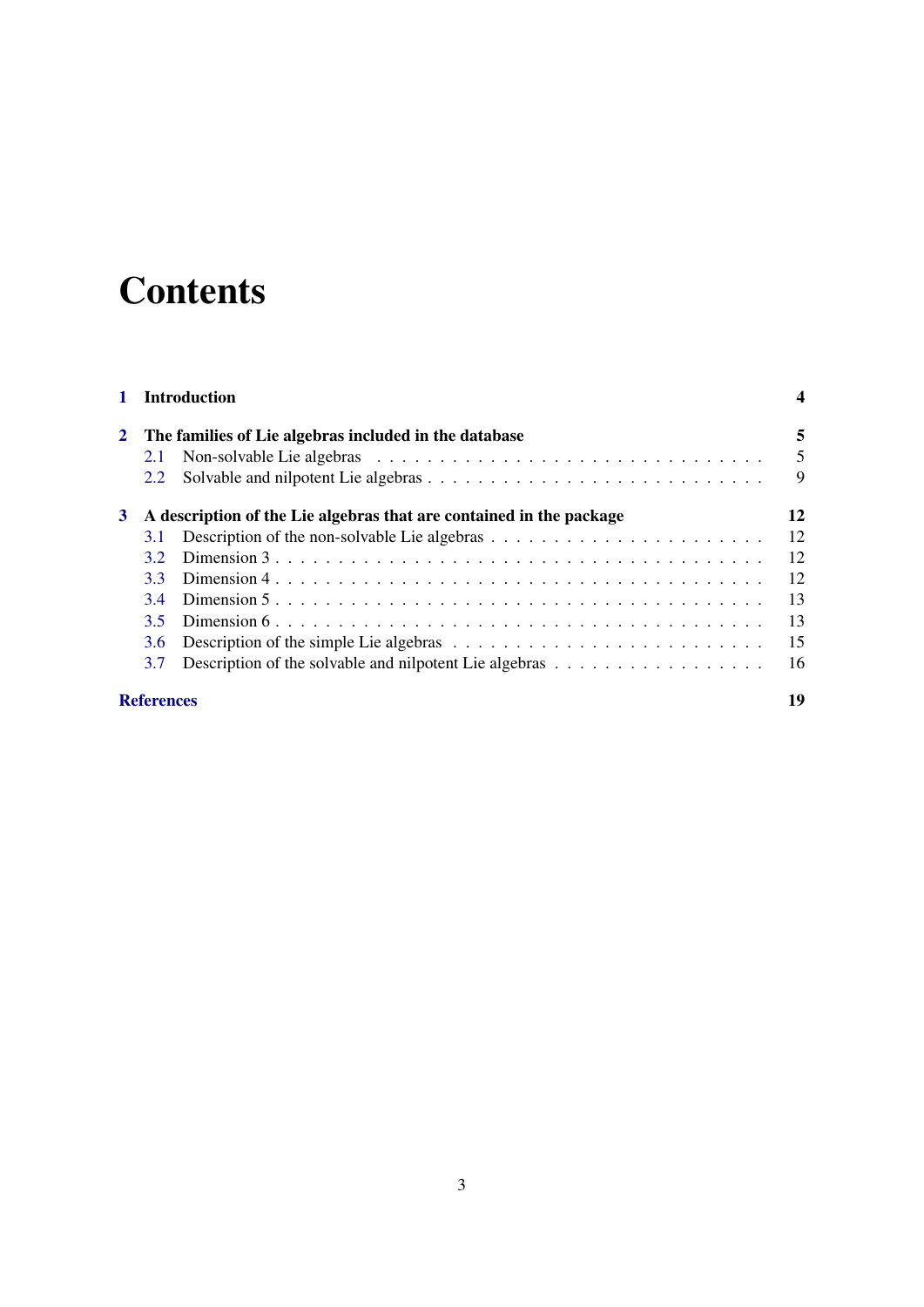### <span id="page-4-1"></span><span id="page-4-0"></span>Chapter 1

### Introduction

This is the manual for the GAP package LieAlgDB, for accessing and working with several classifications of Lie algebras.

In the mathematical literature many classifications of Lie algebras of various types have been published (we refer to the bibliography for a few examples). However, working with these classifications from paper is not always easy. This package aims at making a few classifications of small-dimensional Lie algebras that have appeared in recent years more accessible. For each classification that is contained in the package, functions are provided that construct Lie algebras from that classification inside GAP. This allows the user to obtain easy access to the often rather complicated data contained in a classification, and to directly interface the Lie algebras to the functionality for Lie algebras which is already contained in the system.

The package contains the following classifications:

- non-solvable Lie algebras over finite fields up to dimension 6 (from [\[Str\]](#page-19-1));
- nilpotent Lie algebras of dimension up to 9 over  $GF(2)$ , of dimension up to 7 over  $GF(3)$  or  $GF(5)$  (from [\[Sch05\]](#page-19-2));
- simple Lie algebras of dimensions between 7 and 9 over GF(2) (from [\[VL06\]](#page-19-3));
- the classification of solvable Lie algebras of dimension at most 4 (from [\[dG05\]](#page-19-4));
- the classification of nilpotent Lie algebras of dimension at most 6 (from [\[dG07\]](#page-19-5) and [\[CdGS11\]](#page-19-6)).

This manual is structured as follows. The next chapter contains a description of the main functions of the package. The third chapter contains descriptions of the classifications used in the package. Most of these are contained in published papers, but for the convenience of the user they have been added here.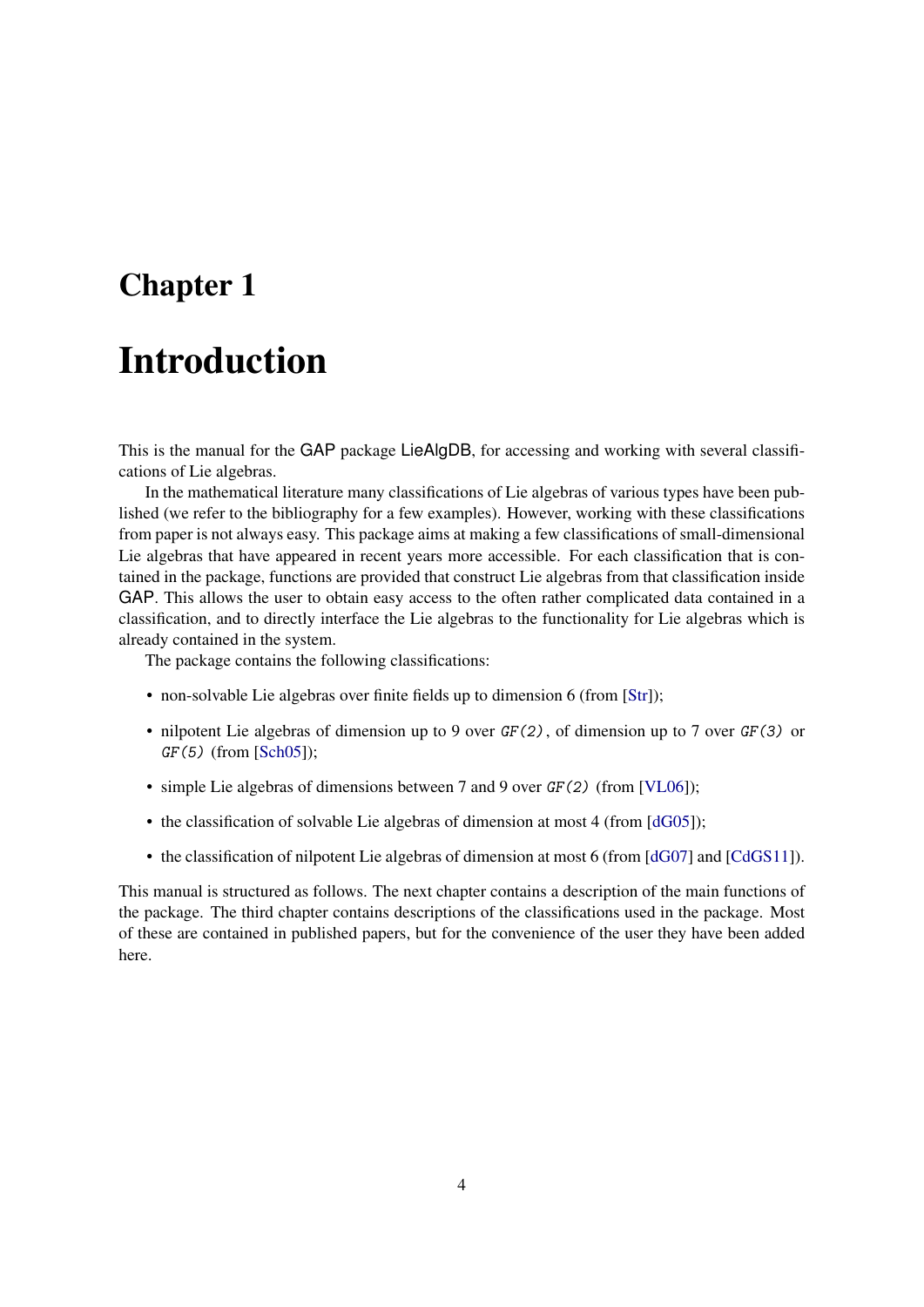### <span id="page-5-2"></span><span id="page-5-0"></span>Chapter 2

## The families of Lie algebras included in the database

Here we describe the functions that access the classifications of Lie algebras that are stored in the package. A function below either returns a single Lie algebra, depending on a list of parameters, or a collection. It is important to note that two calls of the function NonSolvableLieAlgebra, SolvableLieAlgebra, or NilpotentLieAlgebra may return isomorphic Lie algebras even if the parameters are different (see the description of the parameter list for each of the functions). If, however, the output of a function is a collection, then the members of this collection are pairwise nonisomorphic.

The Lie algebras in the database are stored in the form of structure constant tables. Usually the size of a family of Lie algebras in the database is small enough so that the entries of the structure constant tables can be stored without any compression. However the number of nilpotent Lie algebras with dimension at least 7 is very large, and so the structure constant tables are compressed as follows. If *L* is such a Lie algebra, then we fix a basis  $B = \{b_1, \ldots, b_n\}$  and consider the coefficients of the products  $[b_i, b_j]$  where  $j > i$ . We concatenate these coefficient sequences and consider the long sequence so obtained as a number written in base *p*. Then we convert this number to base 62 and write it down using the digits 0,...,9,*a*...,*z*,*A*...,*Z*. Then this string is stored in the files gap/nilpotent/nilpotent\_data\*.gi . See the function ReadStringToNilpotentLieAlgebra in the file gap/nilpotent/nilpotent.gi for the precise details.

#### <span id="page-5-1"></span>2.1 Non-solvable Lie algebras

The package contains the list of non-solvable Lie algebras over finite fields up to dimension 6. The classification follows the one in [\[Str\]](#page-19-1).

#### 2.1.1 NonSolvableLieAlgebra

#### $\triangleright$  NonSolvableLieAlgebra(F, pars) (method) (method)

F is an arbitrary finite field, pars is a list of parameters with length between 1 and 4. The output is a non-solvable Lie algebra corresponding to the parameters, which is displayed as a string that describes the algebra following [\[Str\]](#page-19-1). The first entry of pars is the dimension of the algebra, and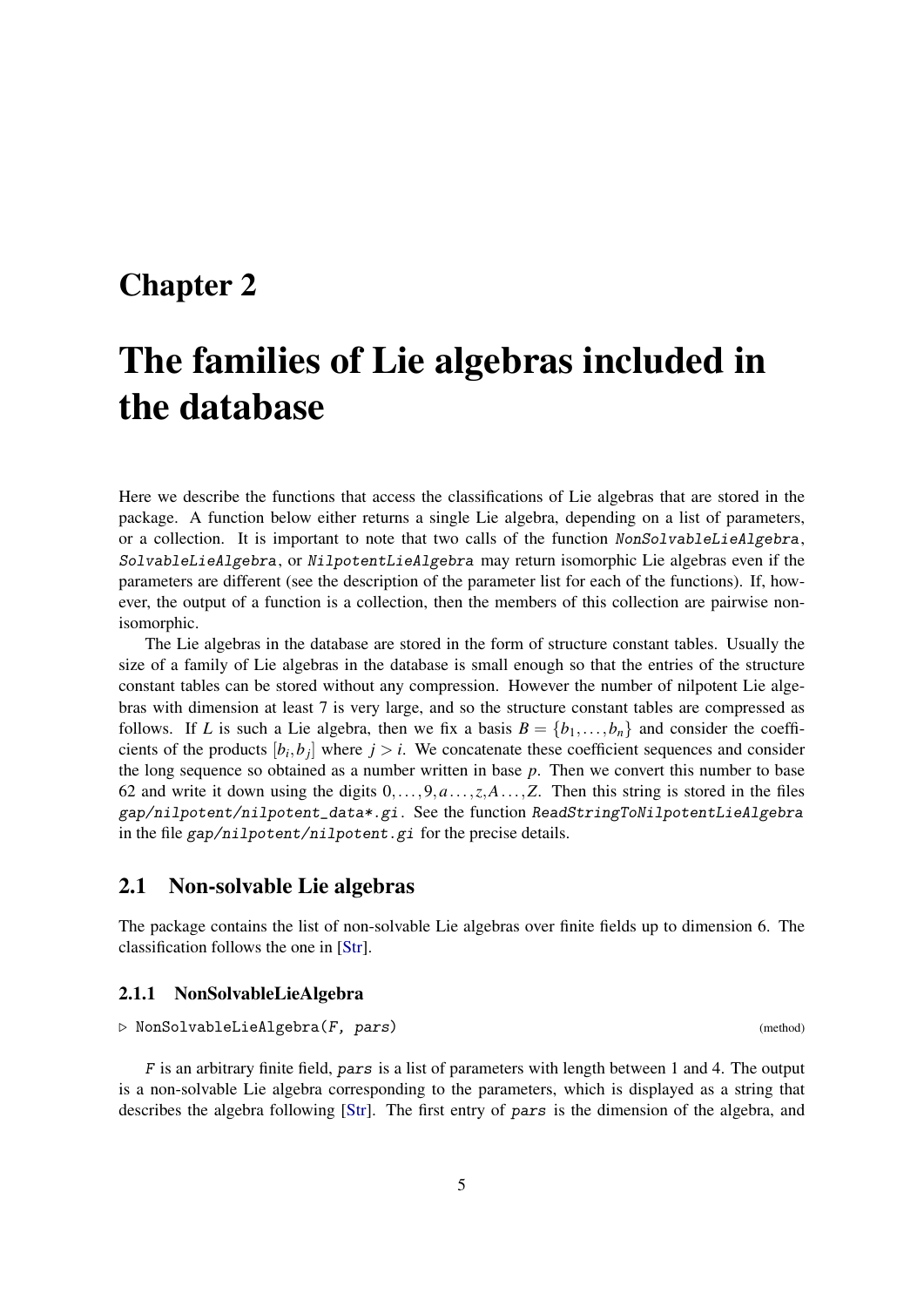the possible additional entries of pars describe the algebra if there are more algebras with dimension pars[1].

The possible values of pars are as follows.

#### 2.1.2 Dimension 1 and 2

There are no non-solvable Lie algebras with dimension less than 3, and so if pars [1] is less than 3 then NonSolvableLieAlgebra returns an error message.

#### 2.1.3 Dimension 3

There is just one non-solvable Lie algebra over an arbitrary finite field F (see Section [3.2\)](#page-12-2) which is returned by NonSolvableLieAlgebra( F, [3] ) .

#### 2.1.4 Dimension 4

If F has odd characteristic then there is a unique non-solvable Lie algebra with dimension 4 over  $F$ and this algebra is returned by NonSolvableLieAlgebra (F, [4]). If F has characteristic 2, then there are two distinct Lie algebras and they are returned by  $N \text{on} \text{Solvable LieAlgebra}$  (F, [4, i]) for  $i=1$ , 2. See Section [3.3](#page-12-3) for a description of the algebras.

#### 2.1.5 Dimension 5

If  $F$  has characteristic 2 then there are 5 isomorphism classes of non-solvable Lie algebras over  $F$  and they are described in Section [3.4.1.](#page-13-2) The possible values of pars are as follows.

- $[5, 1]$ : the Lie algebra in [3.4.1\(](#page-13-2)1).
- $[5, 2, i]$ :  $i=0$ , 1; the Lie algebras in [3.4.1\(](#page-13-2)2).
- $[5,3,i]$ :  $i=0$ , 1; the Lie algebras in [3.4.1\(](#page-13-2)3).

If the characteristic of  $F$  is odd, then the list of Lie algebras is as follows (see Section [3.4.2\)](#page-13-3).

- $[5, 1, i]$ :  $i=1$ , 0; the Lie algebras that occur in [3.4.2\(](#page-13-3)1).
- $[5, 2]$ : the Lie algebra in [3.4.2\(](#page-13-3)2).
- $[5,3]$ : this algebra only exists if the characteristic of F is 3 or 5. In the former case the algebra is the one in [3.4.2\(](#page-13-3)3), while in the latter it is in [3.4.2\(](#page-13-3)4).

#### 2.1.6 Dimension 6

The 6-dimensional non-solvable Lie algebras are described in Section [3.5.](#page-13-1) If F has characteristic 2, then the possible values of pars is as follows.

- $[6, 1]$ : the Lie algebra in [3.5.1\(](#page-13-4)1).
- $[6, 2]$ : the Lie algebra in [3.5.1\(](#page-13-4)2).
- $[6, 3, i]$ :  $i=0, 1$ ; the two Lie algebras [3.5.1\(](#page-13-4)3).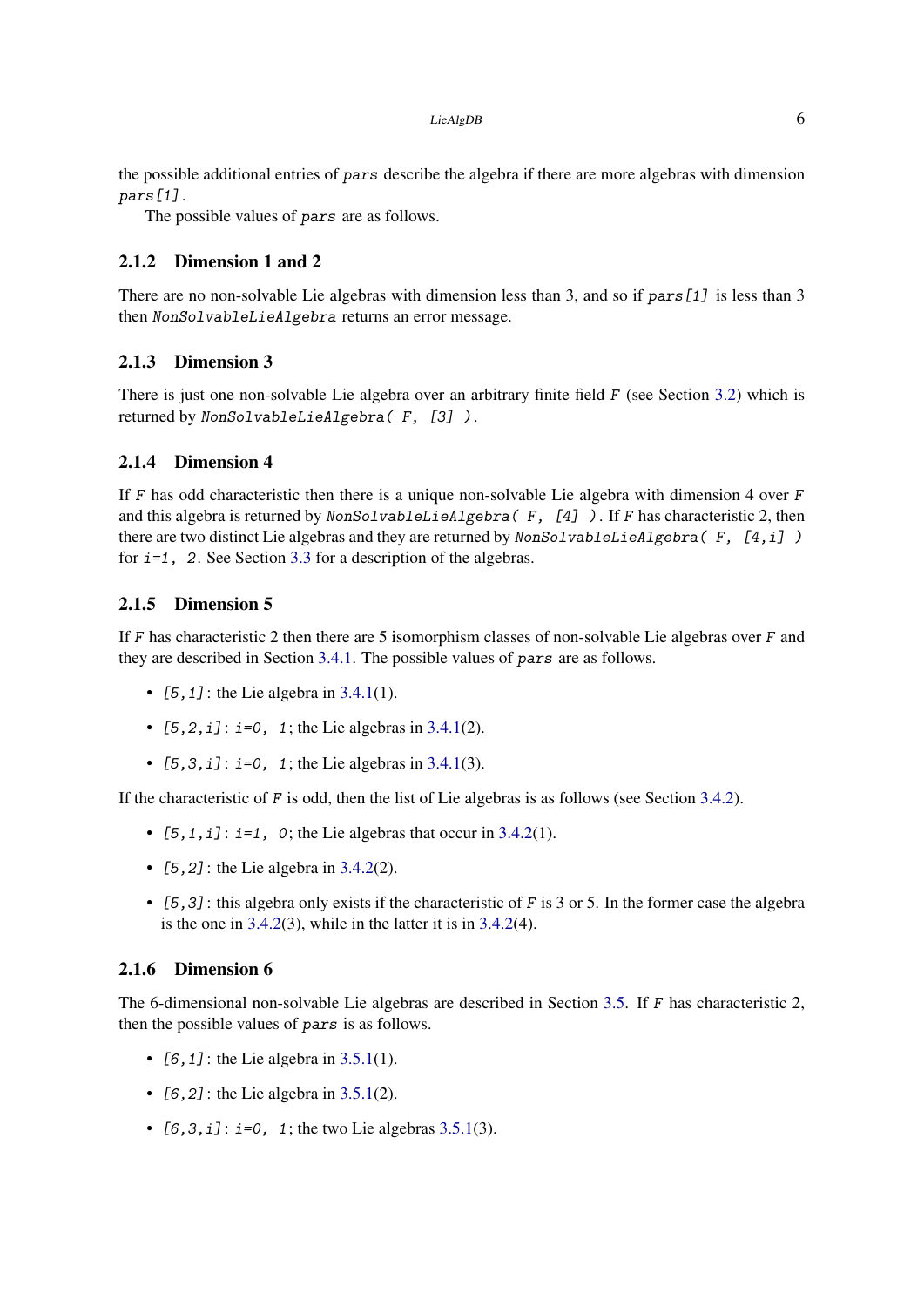- $[6,4,x]$ :  $x=0$ , 1, 2, 3 or x is a field element. In this case AllNonSolvableLieAlgebras returns one of the Lie algebras in [3.5.1\(](#page-13-4)4). If  $x=0$ , 1, 2, 3 then the Lie algebra corresponding to the  $(x+1)$ -th matrix of [3.5.1\(](#page-13-4)4) is returned. If x is a field element, then a Lie algebra is returned which corresponds to the 5th matrix in [3.5.1\(](#page-13-4)4).
- $[6, 5]$ : the Lie algebra in [3.5.1\(](#page-13-4)5).
- $[6, 6, 1]$ ,  $[6, 6, 2]$ ,  $[6, 6, 3, x]$ ,  $[6, 6, 4, x]$ : x is a field element; the Lie algebras in [3.5.1\(](#page-13-4)6). The third and fourth entries of pars determine the isomorphism type of the radical as a solvable Lie algebra. More precisely, if the third argument pars[3] is 1 or 2 then the radical is isomorphic to SolvableLieAlgebra( $F$ , [3, pars[3]]). If the third argument pars[3] is 3 or 4 then the radical is isomorphic to SolvableLieAlgebra (F, [3, pars[3], pars[4]] ); see SolvableLieAlgebra [\(2.2.1\)](#page-9-1).
- $[6, 7]$ : the Lie algebra in [3.5.1\(](#page-13-4)7).
- $[6, 8]$ : the Lie algebra in [3.5.1\(](#page-13-4)8).

If the characteristic of F is odd, then the possible values of pars are the following (see Sections [3.5.2,](#page-14-0) [3.5.3,](#page-14-1) and [3.5.4\)](#page-15-1).

- $[6, 1]$ : the Lie algebra in [3.5.2\(](#page-14-0)1).
- $[6, 2]$ : the Lie algebra in [3.5.2\(](#page-14-0)2).
- $[6,3,1]$ ,  $[6,3,2]$ ,  $[6,3,3,x]$ ,  $[6,3,4,x]$ : x is a field element; the Lie algebras in [3.5.2\(](#page-14-0)3). The third and fourth entries of pars determine the isomorphism type of the radical as a solvable Lie algebra. More precisely, if the third argument pars[3] is 1 or 2 then the radical is isomorphic to SolvableLieAlgebra(  $F$ , [3, pars[3]] ). If the third argument pars[3] is 3 or 4 then the radical is isomorphic to SolvableLieAlgebra (F, [3, pars[3], pars[4]] ); see SolvableLieAlgebra [\(2.2.1\)](#page-9-1).
- $[6, 4]$ : the Lie algebra in [3.5.2\(](#page-14-0)4).
- $[6, 5]$ : the Lie algebra in [3.5.2\(](#page-14-0)5).
- $[6, 6]$ : the Lie algebra in [3.5.2\(](#page-14-0)6).
- $[6, 7]$ : the Lie algebra in [3.5.2\(](#page-14-0)7).

If the characteristic is 3 or 5 then there are additional families. In characteristic 3, these families are as follows.

- $[6,8,x]$ : x is a field element; returns one of the Lie algebras in [3.5.3\(](#page-14-1)1).
- $[6, 9]$ : the Lie algebra in [3.5.3\(](#page-14-1)2).
- $[6, 10]$ : the Lie algebra in [3.5.3\(](#page-14-1)3).
- $[6, 11, i]$ :  $i=0, 1$ ; one of the two Lie algebras in [3.5.3\(](#page-14-1)4).
- $[6, 12]$ : the first Lie algebra in [3.5.3\(](#page-14-1)5).
- $[6, 13]$ : the second Lie algebra [3.5.3\(](#page-14-1)5).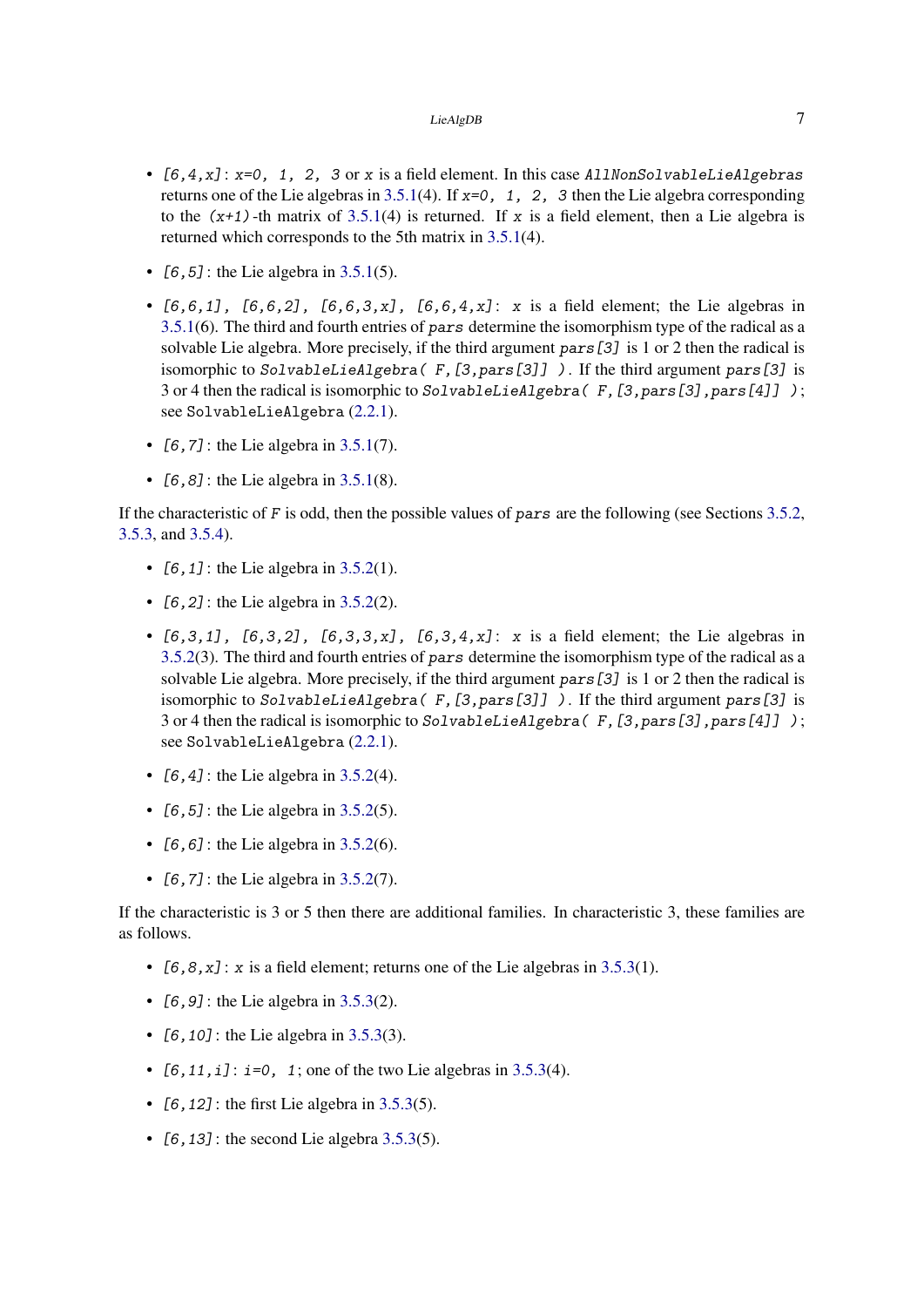If the characteristic is 5, then the additional Lie algebras are the following.

- $[6, 8]$ : the Lie algebra in [3.5.4\(](#page-15-1)1).
- $[6, 9]$ : the Lie algebra in [3.5.4\(](#page-15-1)2).

#### 2.1.7 AllNonSolvableLieAlgebras

 $\triangleright$  AllNonSolvableLieAlgebras( $F$ , dim) (method) (method)

Here  $F$  is an arbitrary finite field, and  $dim$  is at most 6. A collection is returned whose members form a complete and irredundant list of representatives of the isomorphism types of the non-solvable Lie algebras over  $F$  with dimension  $\dim$ . In order to obtain the algebras contained in the collection, one can use the functions AsList, Enumerator, Iterator, as illustrated by the following example.

```
Example
gap> L := AllNonSolvableLieAlgebras( GF(4), 4 );
<Collection of nonsolvable Lie algebras with dimension 4 over GF(2^2)>
gap> e := Enumerator( L );
<enumerator>
gap> for i in e do Print( Dimension( LieSolvableRadical( i )), "\n" ); od;
\Omega1
gap> AsList( L );
[V(1;2), W(1;2)^(1)]+GF(4) ]gap> Dimension( LieCenter( last[2] ));
1
```
As the output of AllNonSolvableLieAlgebras is a collection, the user can efficiently access the classification of *d*-dimensional non-solvable Lie algebras over a given field, even if the classification contains a large number of algebras. For instance, there are 95367431640638 non-solvable Lie algebras over  $GF(5^{20})$ . Clearly one cannot expect to be able to handle a list containing all these algebras; it is, however, possible to work with the collection of these Lie algebras, as follows.

```
Example
gap> L := AllNonSolvableLieAlgebras( GF(5^20), 6 );
<Collection of nonsolvable Lie algebras with dimension 6 over GF(5^20)>
gap > e := Enumerator(L);
<enumerator>
gap> Length( last );
95367431640638
gap> Dimension( LieDerivedSubalgebra( e[462468528345] ));
5
```
We note that we could not enumerate the non-solvable Lie algebras of dimension 6 over finite fields of characteristic 3, and so the function Enumerator cannot be used in that context. You can, however, use the functions Iterator and AsList as follows.

```
Example
gap> L := AllNonSolvableLieAlgebras(GF(3), 6);
<Collection of nonsolvable Lie algebras with dimension 6 over GF(3)>
gap> e := Iterator( L );
<iterator>
gap dims := [];;
```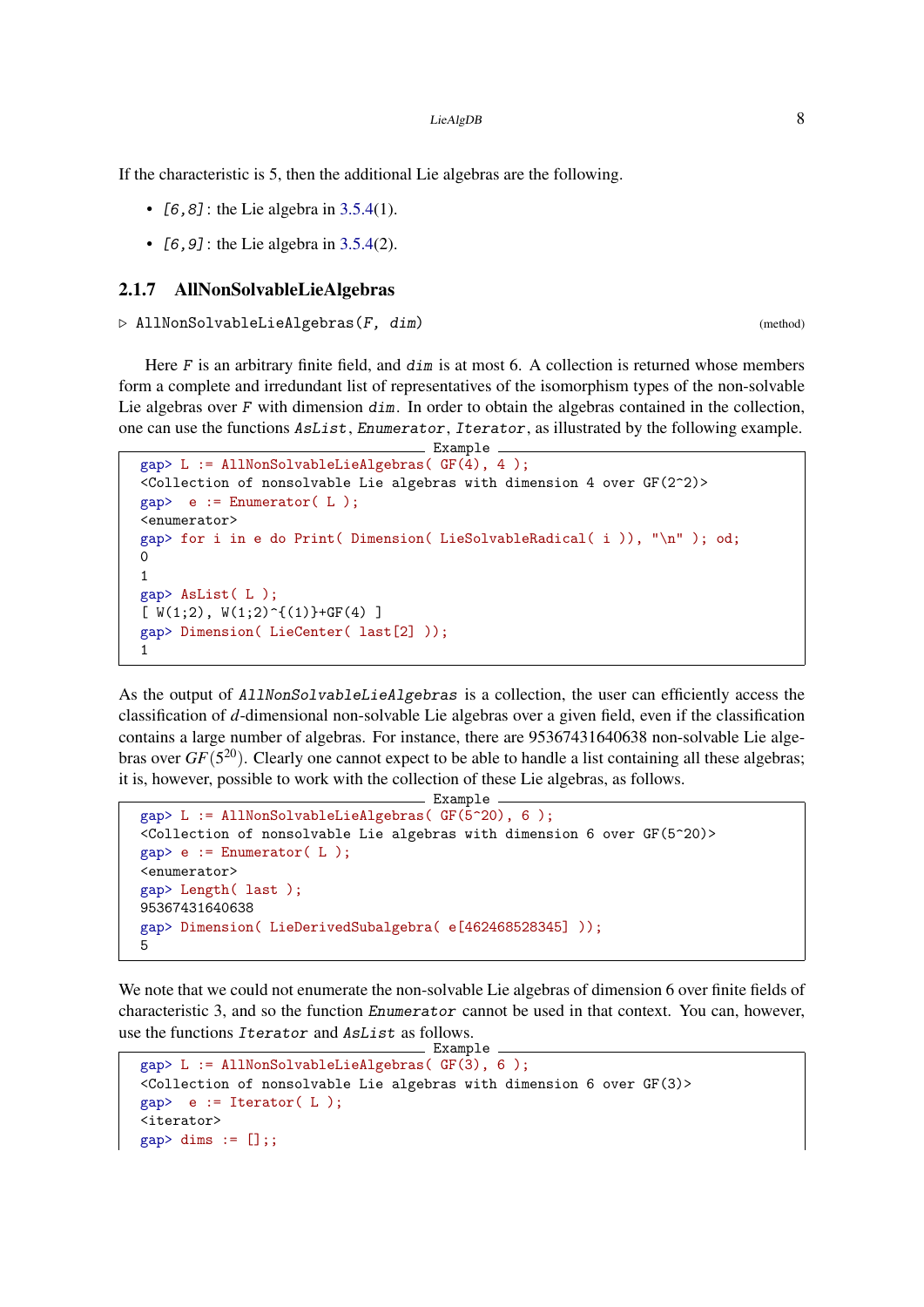```
gap> for i in e do Add( dims, Dimension( LieSolvableRadical( i ))); od;
gap> dims;
[ 0, 0, 3, 3, 3, 3, 3, 3, 3, 3, 3, 3, 3, 3, 3, 3, 3, 3, 3, 3, 3, 3 ]
gap> AsList( L );
\lceil sl(2,3)+sl(2,3), sl(2,GF(9)), sl(2,3)+solv(\lceil 1]), sl(2,3)+solv(\lceil 2]),
  sl(2,3)+solv([3, 0*Z(3)]), sl(2,3)+solv([3, Z(3)^c0]),sl(2,3)+solv([ 3, Z(3) ]), sl(2,3)+solv([ 4, 0*Z(3) ]),
  sl(2,3)+solv([ 4,  Z(3) ]), sl(2,3)+solv([ 4,  Z(3)\textsuperscript{\frown}0 ]), sl(2,3):(V(1)+V(0)),sl(2,3):V(2), sl(2,3):H, sl(2,3):<x,y,z|[x,y]=y,[x,z]=z>,
  s1(2,3):V(2,0*Z(3)), s1(2,3):V(2,Z(3)), W(1;1):O(1;1), W(1;1):O(1;1)*,
  sl(2,3).H(0), sl(2,3).H(1), sl(2,3).(GF(3)+GF(3)+GF(3))(1),
  sl(2,3). (GF(3)+GF(3)+GF(3))(2) ]
```
#### 2.1.8 AllSimpleLieAlgebras

 $\triangleright$  AllSimpleLieAlgebras(F, dim) (method) (method)

Here F is a finite field, and dim is either an integer not greater than 6, or, if  $F=GF(2)$ , then dim is not greater than 9. The output is a list of simple Lie algebras over F of dimension dim. If dim is at most 6, then the classification by Strade [\[Str\]](#page-19-1) is used. If  $F=GF(2)$  and dim is between 7 and 9, then the Lie algebras in [\[VL06\]](#page-19-3) are returned (see Section [3.6\)](#page-15-0). The algebras in the list are pairwise non-isomorphic. Note that the output of this function is a list and not a collection, and the package does not contain a function called SimpleLieAlgebra.

#### <span id="page-9-0"></span>2.2 Solvable and nilpotent Lie algebras

The package contains the classification of solvable Lie algebras of dimensions 2, 3 and 4 (taken from [\[dG05\]](#page-19-4)), and the classification of nilpotent Lie algebras of dimensions 5 and 6 (from [\[CdGS11\]](#page-19-6)). The classifications are complemented by a function for identifying a given Lie algebra as a member of the list. This function also returns an explicit isomorphism. In Section [3.7](#page-16-0) the list is given of the multiplication tables of the solvable and nilpotent Lie algebras, corresponding to the functions in this section.

#### <span id="page-9-1"></span>2.2.1 SolvableLieAlgebra

```
. SolvableLieAlgebra(F, pars) (method)
```
Here F is an arbitrary field, pars is a list of parameters with length between 2 and 4. The first entry of pars is the dimension of the algebra, which has to be 2, 3, or 4. If the dimension is 3, or 4, then the second entry of pars is the number of the Lie algebra with which it appears in the list of [\[dG05\]](#page-19-4). If the dimension is 2, then there are only two (isomorphism classes of) solvable Lie algebras. In this case, if the second entry is 1, then the abelian Lie algebra is returned, if it is 2, then the unique non-abelian solvable Lie algebra of dimension 2 is returned. A Lie algebra in the list of [\[dG05\]](#page-19-4) can have one or two parameters. In that case the list pars also has to contain the parameters.

```
Example
gap> SolvableLieAlgebra( Rationals, [4,6,1,2] );
<Lie algebra of dimension 4 over Rationals>
```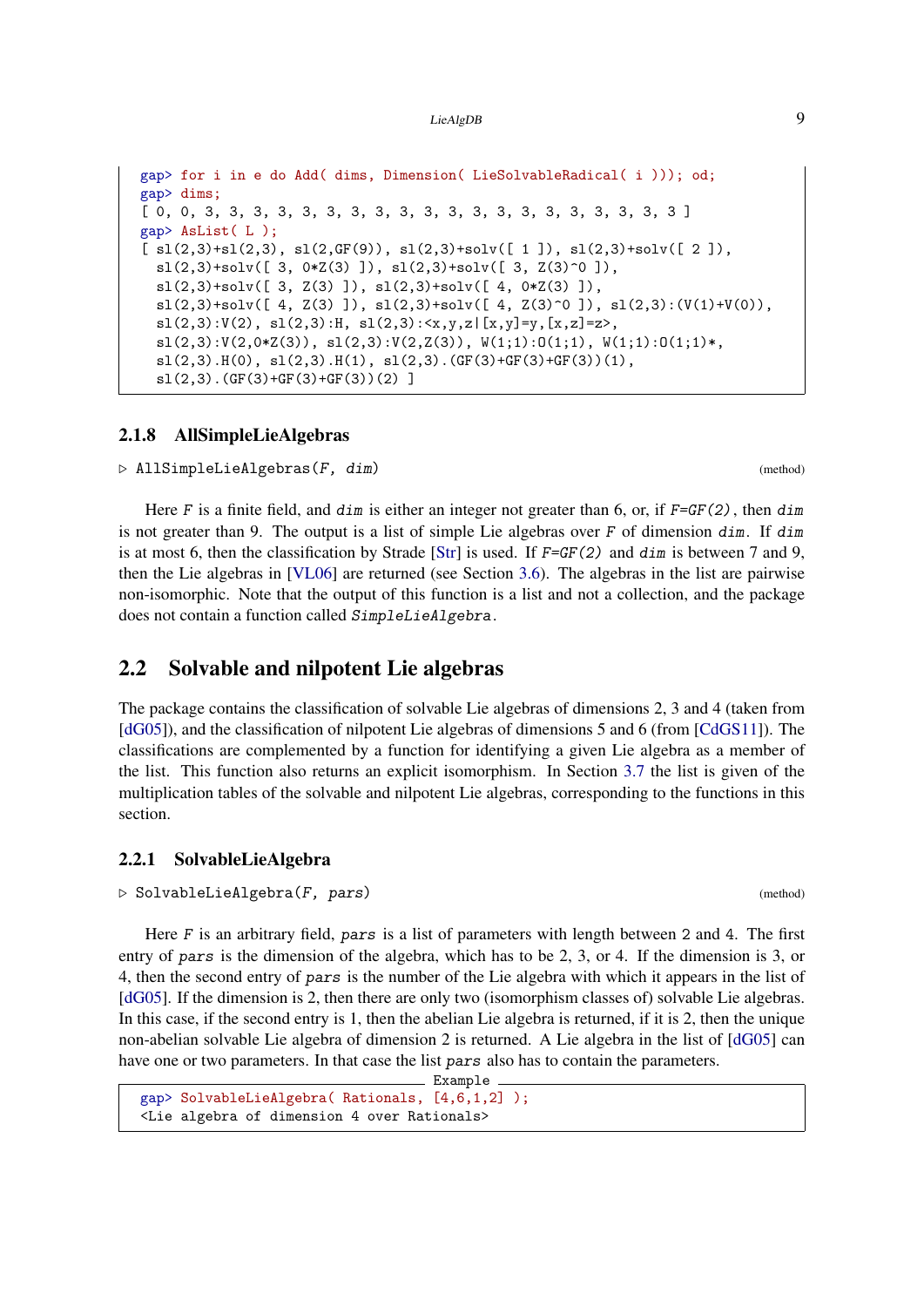#### <span id="page-10-0"></span>2.2.2 NilpotentLieAlgebra

 $\triangleright$  NilpotentLieAlgebra(F, pars) (method)

Here F is an arbitrary field, pars is a list of parameters with length between 2 and 3. The first entry of pars is the dimension of the algebra, which has to be 5 or 6. The second entry of pars is the number of the Lie algebra with which it appears in the list of Section [3.7.](#page-16-0) A Lie algebra in the list of Section [3.7](#page-16-0) can have one parameter. In that case the list pars also has to contain the parameter.

<sub>-</sub> Example

```
gap> NilpotentLieAlgebra( GF(3^7), [ 6, 24, Z(3^7)^101 ] );
<Lie algebra of dimension 6 over GF(3^7)>
```
#### 2.2.3 AllSolvableLieAlgebras

 $\triangleright$  AllSolvableLieAlgebras( $F$ , dim) (method) (method)

Here F is an arbitrary finite field, and dim is at most 4. A collection of all solvable Lie algebras over F of dimension dim is returned. The output does not contain isomorphic Lie algebras. The order in which the Lie algebras appear in the list is always the same. It is possible to construct an enumerator from the output collection for all of the valid choices of the parameters. See AllNonSolvableLieAlgebra for a more detailed description of usage.

#### 2.2.4 AllNilpotentLieAlgebras

```
\triangleright AllNilpotentLieAlgebras(F, dim) (method)
```
Here F is a finite field, and dim not greater than 9. Further, if  $\dim=9$  or  $\dim=8$ , then F must be  $GF(2)$ ; if dim=7 then F must be one of  $GF(2)$ ,  $GF(3)$ ,  $GF(5)$  and if dim  $\leq 6$  then F can be an arbitrary finite field. A collection of all nilpotent Lie algebras over F of dimension dim is returned. If dim is not greater than 6 then the collection of nilpotent Lie algebras is determined by [\[CdGS11\]](#page-19-6), otherwise the classification can be found in [\[Sch05\]](#page-19-2). The output does not contain isomorphic Lie algebras. The order in which the Lie algebras appear in the collection is always the same. It is possible to construct an enumerator from the output collection for all of the valid choices of the parameters. See AllNonSolvableLieAlgebra for a more detailed description of usage.

#### 2.2.5 NrNilpotentLieAlgebras

```
\triangleright NrNilpotentLieAlgebras(F, dim) (method) (method)
```
Here F is a finite field, and  $dim$  is an integer. The restrictions for F and  $dim$  are the same as in the function AllNilpotentLieAlgebras. The number of nilpotent Lie algebras over F of dimension dim is returned.

#### 2.2.6 LieAlgebraIdentification

```
\triangleright LieAlgebraIdentification(L) (method)
```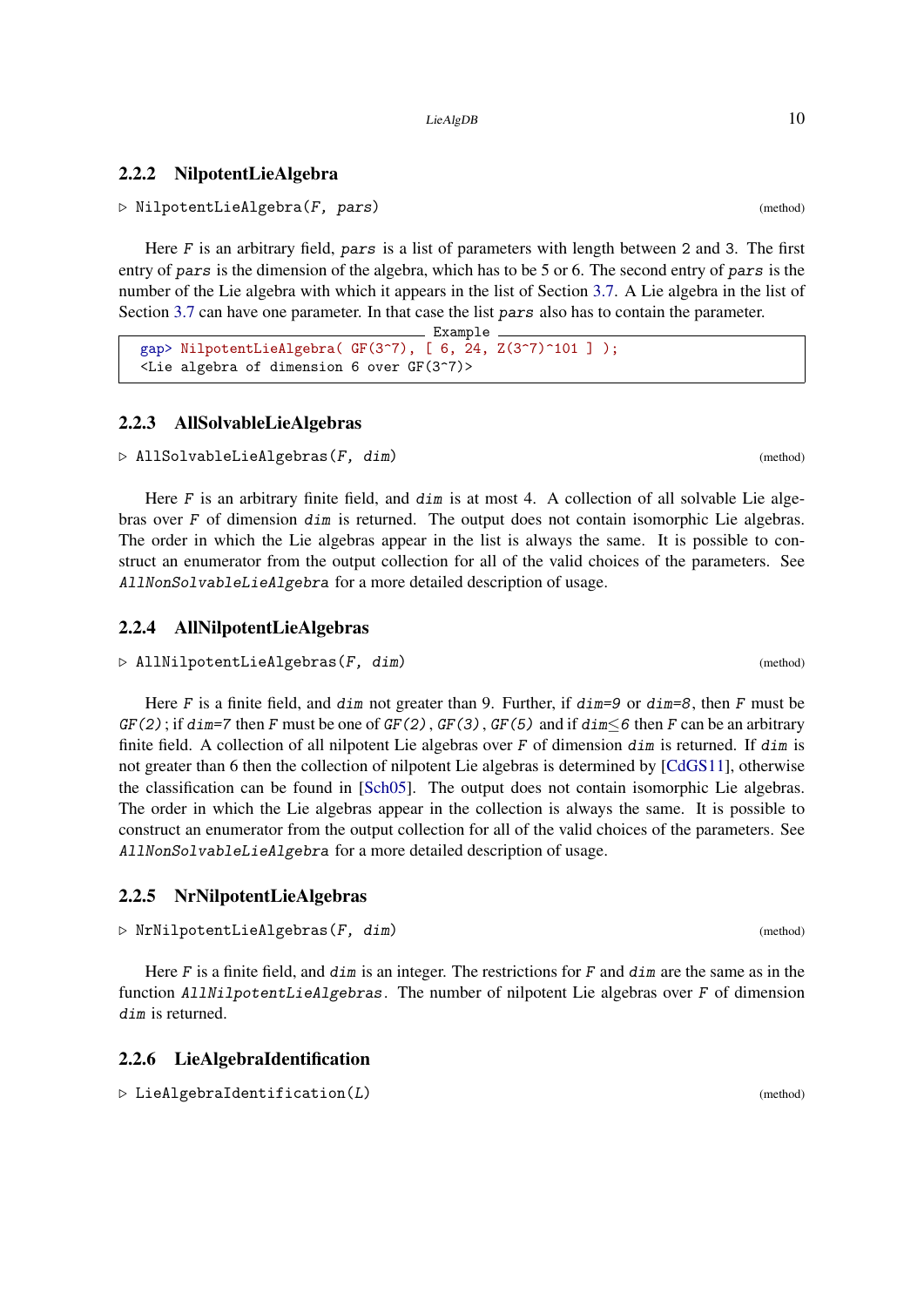Here L is a solvable Lie algebra of dimension 2,3, or 4, or it is a nilpotent Lie algebra of dimension 5 or 6. This function returns a record with three fields.

• name This is a string containing the name of the Lie algebra. It starts with a capital L if it is a solvable Lie algebra of dimension 2,3,4. It starts with a capital N if it is a nilpotent Lie algebra of dimension 5 or 6. A name like

"N6\_24( GF(3^7), Z(3^7) )"

means that the input Lie algebra is isomorphic to the Lie algebra with number 24 in the list of 6-dimensional nilpotent Lie algebras. Furthermore the field is given and the value of the parameters (if there are any).

- parameters This contains the parameters that appear in the name of the algebra.
- isomorphism This is an isomorphism of the input Lie algebra to the Lie algebra from the classification with the given name.

```
\_ Example \_gap> L:= SolvableLieAlgebra( Rationals, [4,14,3] );
<Lie algebra of dimension 4 over Rationals>
gap> LieAlgebraIdentification( L );
rec( isomorphism := CanonicalBasis( <Lie algebra of dimension
    4 over Rationals> ) -> [ v.3, (-1)*v.2, v.1, (1/3)*v.4 ],
  name := "L4_14( Rationals, 1/3 )", parameters := [ 1/3 ] )
```
In the example we see that the program finds a different parameter, than the one with which the Lie algebra was constructed. The explanation is that some parametric classes of Lie algebras contain isomorphic Lie algebras, for different values of the parameters. In that case the identification function makes its own choice.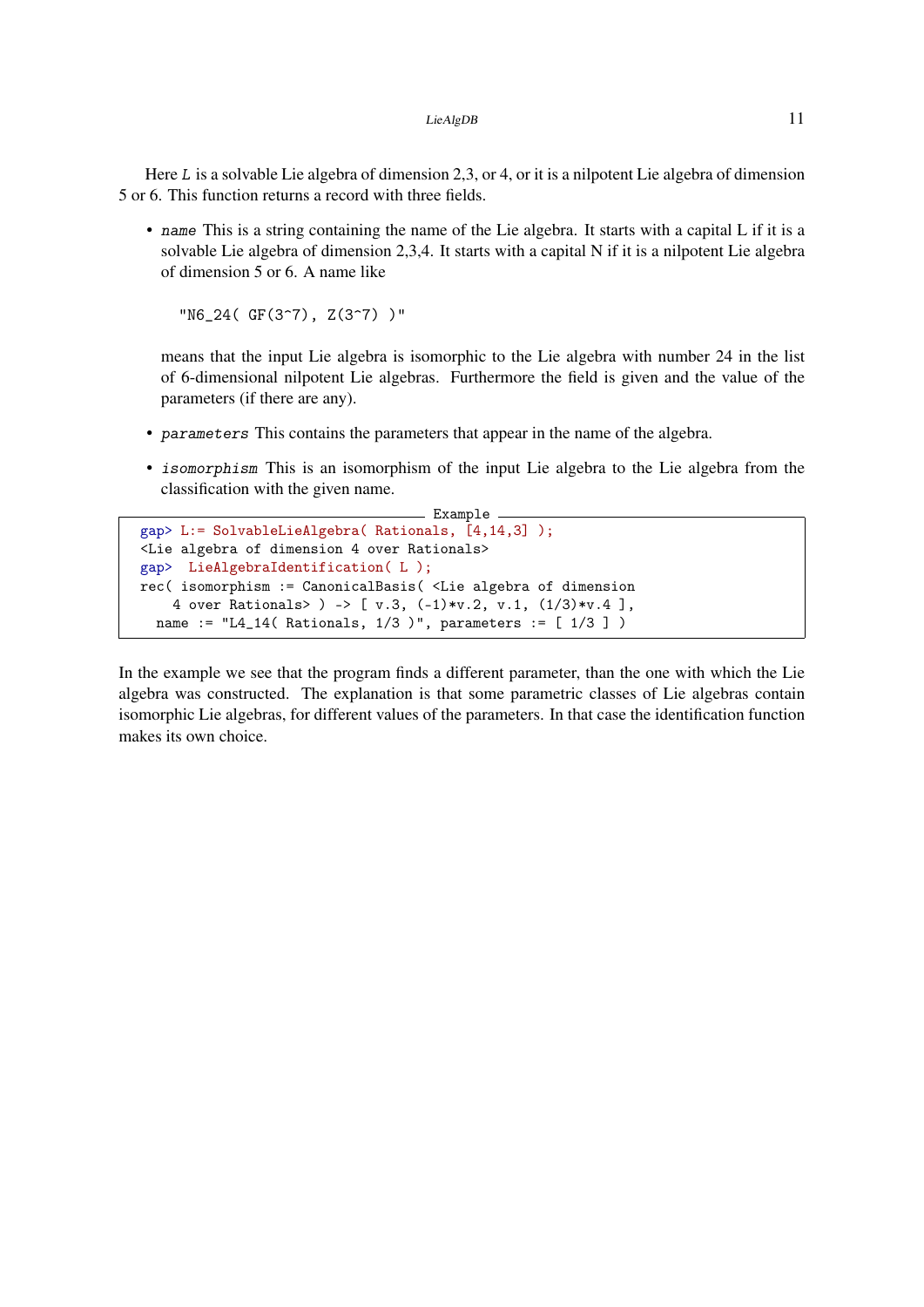### <span id="page-12-4"></span><span id="page-12-0"></span>Chapter 3

# A description of the Lie algebras that are contained in the package

#### <span id="page-12-1"></span>3.1 Description of the non-solvable Lie algebras

In this section we list the non-solvable Lie algebras contained in the package. Our notation follows [\[Str\]](#page-19-1), where a more detailed description can also be found. In particular if *L* is a Lie algebra over *F* then  $C(L)$  denotes the center of *L*. Further, if  $x_1, \ldots, x_k$  are elements of *L*, then  $F \le x_1, \ldots, x_k$  > denotes the linear subspace generated by  $x_1, \ldots, x_k$ , and we also write  $Fx_1$  for  $F < x_1$ 

#### <span id="page-12-2"></span>3.2 Dimension 3

There are no non-solvable Lie algebras with dimension 1 or 2. Over an arbitrary finite field F, there is just one isomorphism type of non-solvable Lie algebras:

- 1. If char  $F=2$  then the algebra is  $W(1; 2)^{(1)}$ .
- 2. If char  $F>2$  then the algebra is  $sl(2, F)$ .

See Theorem 3.2 of [\[Str\]](#page-19-1) for details.

#### <span id="page-12-3"></span>3.3 Dimension 4

Over a finite field F of characteristic 2 there are two isomorphism classes of non-solvable Lie algebras with dimension 4, while over a finite field  $F$  of odd characteristic the number of isomorphism classes is one (see Theorem 4.1 of [\[Str\]](#page-19-1)). The classes are as follows:

- 1. characteristic 2:  $W(1; 2)$  and  $W(1; 2)^{(1)} \oplus F$ .
- 2. odd characteristic:  $gl(2, F)$ .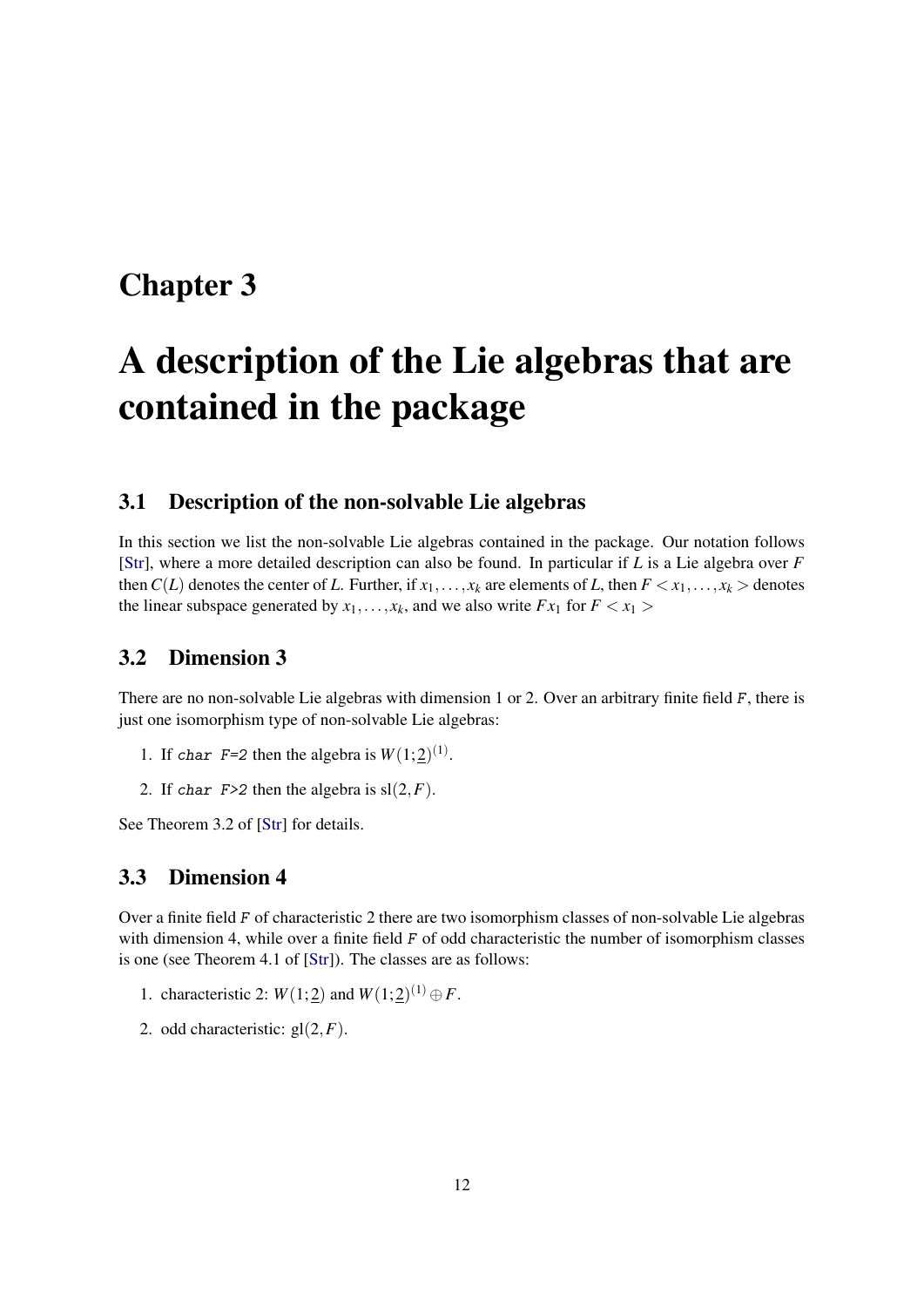#### <span id="page-13-5"></span><span id="page-13-0"></span>3.4 Dimension 5

#### <span id="page-13-2"></span>3.4.1 Characteristic 2

Over a finite field F of characteristic 2 there are 5 isomorphism classes of non-solvable Lie algebras with dimension 5:

- 1. Der( $W(1; 2)^{(1)}$ );
- 2.  $W(1; 2) \ltimes Fu$  where  $[W(1; 2)^{(1)}, u] = 0$ ,  $[x^{(3)}\partial, u] = \delta u$  and  $\delta \in \{0, 1\}$  (two algebras);
- 3.  $W(1;\underline{2})^{(1)} \oplus (F \langle h, u \rangle), [h, u] = \delta u$ , where  $\delta \in \{0, 1\}$  (two algebras).

See Theorem 4.2 of [\[Str\]](#page-19-1) for details.

#### <span id="page-13-3"></span>3.4.2 Odd characteristic

Over a field *F*of odd characteristic the number of isomorphism types of 5-dimensional non-solvable Lie algebras is 3 if the characteristic is at least 7, and it is 4 otherwise (see Theorem 4.3 of [\[Str\]](#page-19-1)). The classes are as follows.

- 1. sl(2, *F*)  $\oplus$  *F* < *x*, *y* >, [*x*, *y*] =  $\delta$ *y* where  $\delta$   $\in$  {0, 1}.
- 2. sl $(2, F) \ltimes V(1)$  where  $V(1)$  is the irreducible 2-dimensional sl $(2, F)$ -module.
- 3. If char  $F = 3$  then there is an additional algebra, namely the non-split extension  $0 \rightarrow V(1) \rightarrow$  $L \rightarrow sl(2, F) \rightarrow 0.$
- 4. If char  $F = 5$  then there is an additional algebra:  $W(1; 1)$ .

#### <span id="page-13-1"></span>3.5 Dimension 6

#### <span id="page-13-4"></span>3.5.1 Characteristic 2

Over a field *F* of characteristic 2, the isomorphism classes of non-solvable Lie algebras are as follows.

- 1.  $W(1; 2)^{(1)} \oplus W(1; 2)^{(1)}$ .
- 2.  $W(1;2)^{(1)} \otimes F_{q^2}$  where  $F = F_q$ .
- 3. Der( $W(1; 2)^{(1)}$ )  $\ltimes Fu$ ,  $[W(1; 2), u] = 0$ ,  $[\partial^2, u] = \delta u$  where  $\delta = \{0, 1\}$ .
- 4.  $W(1; 2) \ltimes (F \lt h, u >), [W(1; 2)^{(1)}, (F \lt h, u >] = 0, [h, u] = \delta u$ , and if  $\delta = 0$ , then the action of  $x^{(3)}$ ∂ on  $F < h, u >$  is given by one of the following matrices:

$$
\left(\begin{array}{cc}0 & 0\\0 & 0\end{array}\right), \left(\begin{array}{cc}0 & 1\\0 & 0\end{array}\right), \left(\begin{array}{cc}1 & 0\\0 & 1\end{array}\right), \left(\begin{array}{cc}1 & 1\\0 & 1\end{array}\right), \left(\begin{array}{cc}0 & \xi\\1 & 1\end{array}\right) \text{ where } \xi \in F^*.
$$

- 5. the algebra is as in (4.), but  $\delta = 1$ . Note that Theorem 5.1(3/b) of [\[Str\]](#page-19-1) lists two such algebras but they turn out to be isomorphic. We take the one with  $[x^{(3)}\partial, h] = [x^{(3)}\partial, u] = 0$ .
- 6.  $W(1; 2)^{(1)} \oplus K$  where *K* is a 3-dimensional solvable Lie algebra.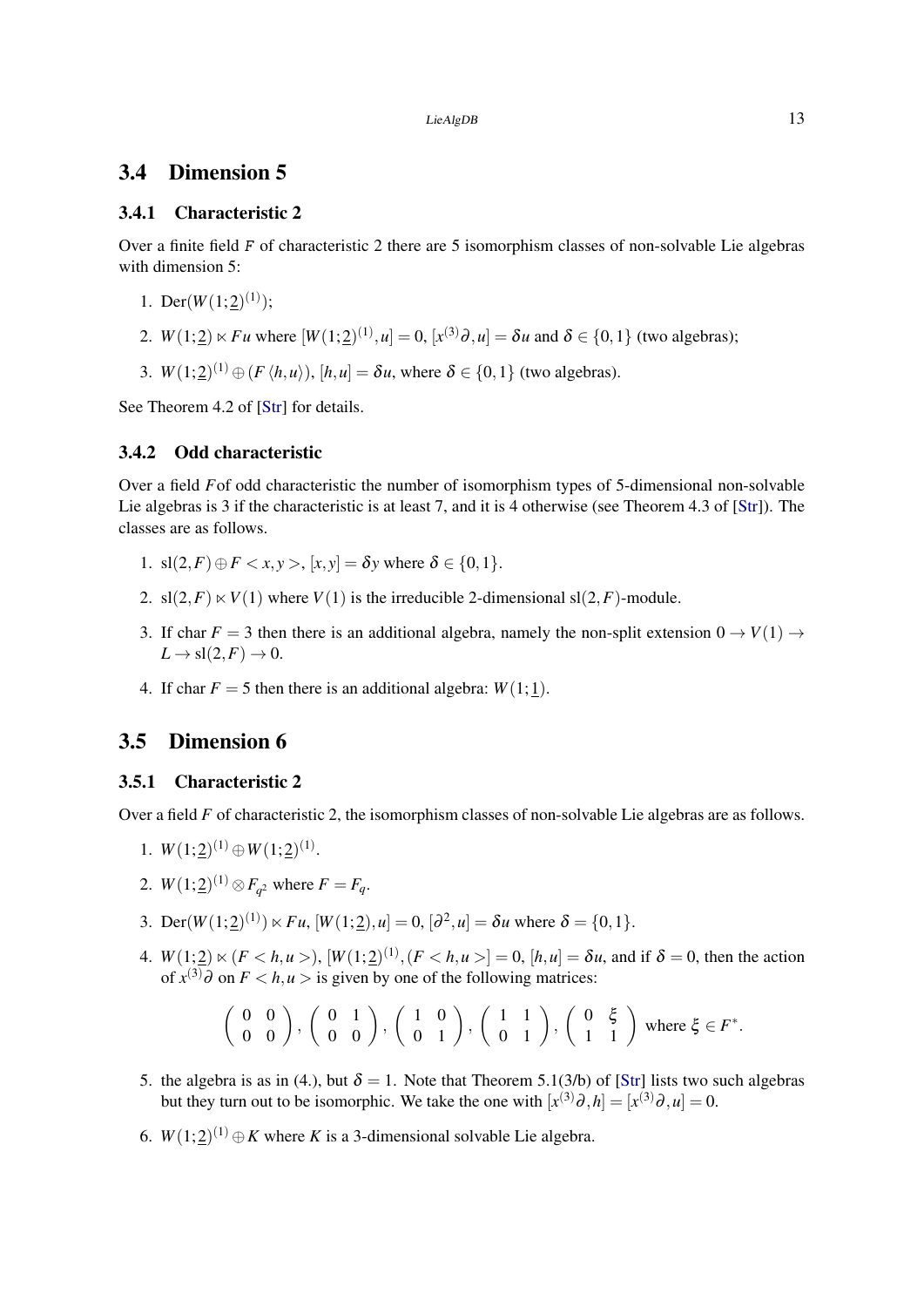- <span id="page-14-2"></span>7.  $W(1;2)^{(1)} \ltimes \mathcal{O}(1;2)/F$ .
- 8. the non-split extension  $0 \to \mathcal{O}(1;\underline{2})/F \to L \to W(1;\underline{2})^{(1)} \to 0$ .

See Theorem 5.1 of [\[Str\]](#page-19-1).

#### <span id="page-14-0"></span>3.5.2 General odd characteristic

If the characteristic of the field is odd, then the 6-dimensional non-solvable Lie algebras are described by Theorems 5.2–5.4 of [\[Str\]](#page-19-1). Over such a field *F*, let us define the following isomorphism classes of 6-dimensional non-solvable Lie algebras.

- 1. sl $(2, F) \oplus$ sl $(2, F)$ .
- 2. sl $(2, F_{q^2})$  where  $F = F_q$ ;
- 3. sl $(2, F) \oplus K$  where *K* is a solvable Lie algebra with dimension 3;
- 4. sl $(2,F) \ltimes (V(0) \oplus V(1))$  where  $V(i)$  is the  $(i+1)$ -dimensional irreducible sl $(2,F)$ -module;
- 5. sl $(2, F) \ltimes V(2)$  where  $V(2)$  is the 3-dimensional irreducible sl $(2, F)$ -module;
- 6. sl(2,*F*)  $\ltimes$  (*V*(1) ⊕ *C*(*L*)) ≅ sl(2,*F*)  $\ltimes$  *H* where *H* is the Heisenberg Lie algebra;
- 7. sl $(2, F) \ltimes K$  where  $K = Fd \oplus K^{(1)}$ ,  $K^{(1)}$  is 2-dimensional abelian, isomorphic, as an sl $(2, F)$ module, to *V*(1),  $[sI(2, F), d] = 0$ , and, for all  $v \in K$ ,  $[d, v] = v$ ;

If the characteristic of  $F$  is at least 7, then these algebras form a complete and irredundant list of the isomorphism classes of the 6-dimensional non-solvable Lie algebras.

#### <span id="page-14-1"></span>3.5.3 Characteristic 3

If the characteristic of the field  $F$  is 3, then, besides the classes in Section [3.5.2,](#page-14-0) we also obtain the following isomorphism classes.

- 1. sl $(2, F) \lt V(2, \chi)$  where  $\chi$  is a 3-dimensional character of sl $(2, F)$ . Each such character is described by a field element  $\xi$  such that  $T^3 + T^2 - \xi$  has a root in *F*; see Proposition 3.5 of [\[Str\]](#page-19-1) for more details.
- 2. *W*(1; <u>1</u>)  $\ltimes \mathcal{O}(1; 1)$  where  $\mathcal{O}(1; 1)$  is considered as an abelian Lie algebra.
- 3.  $W(1; \underline{1}) \ltimes \mathcal{O}(1; \underline{1})^*$  where  $\mathcal{O}(1; \underline{1})^*$  is the dual of  $\mathcal{O}(1; \underline{1})$  and it is considered as an abelian Lie algebra.
- 4. One of the two 6-dimensional central extensions of the non-split extension  $0 \rightarrow V(1) \rightarrow L \rightarrow$  $sl(2, F) \rightarrow 0$ ; see Proposition 4.5 of [\[Str\]](#page-19-1). We note that Proposition 4.5 of [Str] lists three such central extensions, but one of them is not a Lie algebra.
- 5. One of the two non-split extensions  $0 \to \text{rad } L \to L \to L/\text{rad } L \to 0$  with a 5-dimensional ideal; see Theorem 5.4 of [\[Str\]](#page-19-1).

We note here that [\[Str\]](#page-19-1) lists one more non-solvable Lie algebra over a field of characteristic 3, namely the one in Theorem 5.3(5). However, this algebra is isomorphic to the one in Theorem 5.3(4).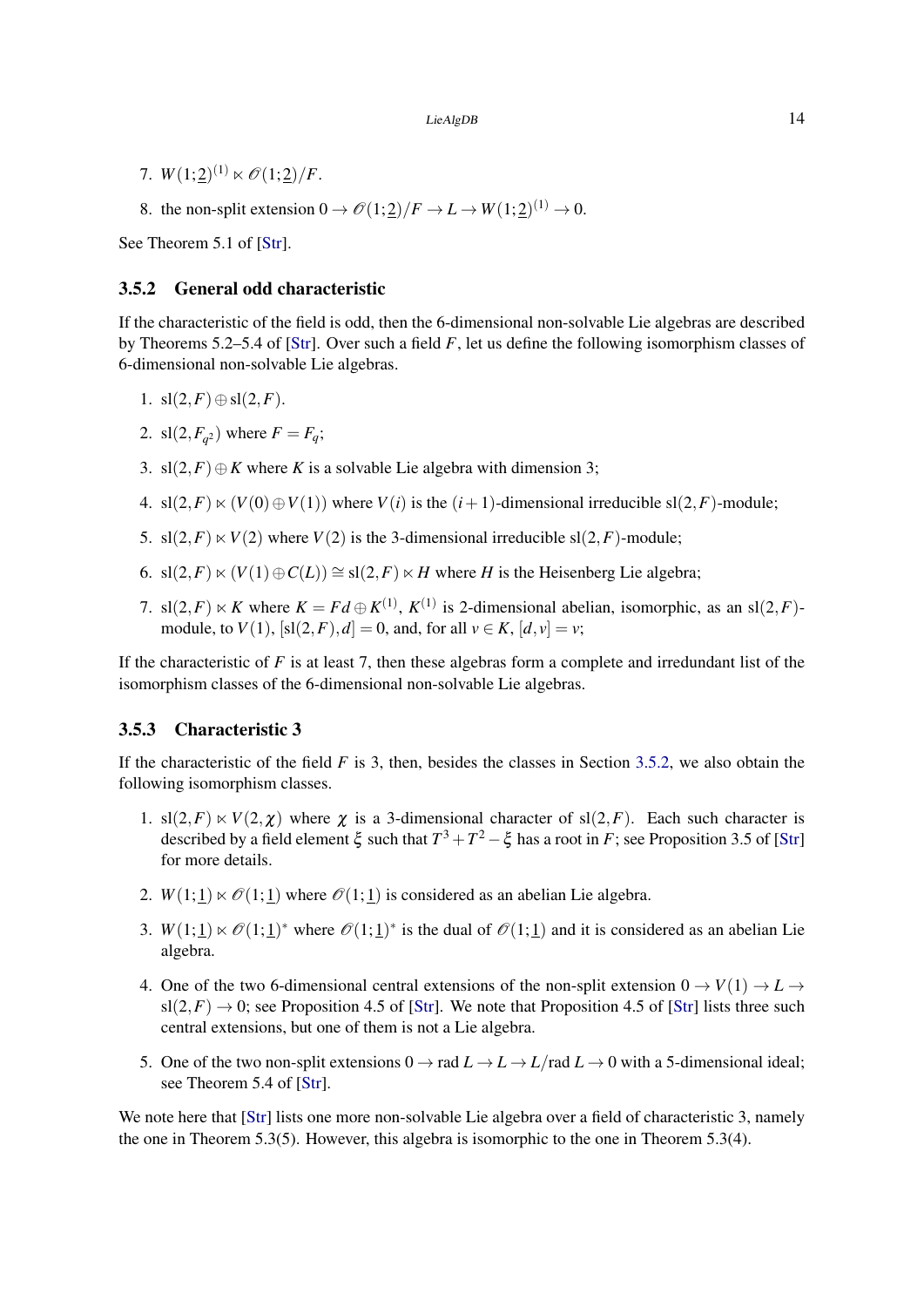#### <span id="page-15-2"></span><span id="page-15-1"></span>3.5.4 Characteristic 5

If the characteristic of the field  $F$  is 5, then, besides the classes in Section [3.5.2,](#page-14-0) we also obtain the following isomorphism classes.

1.  $W(1; 1) \oplus F$ .

2. The non-split central extension  $0 \to F \to L \to W(1; 1) \to 0$ .

#### <span id="page-15-0"></span>3.6 Description of the simple Lie algebras

If F is a finite field, then, up to isomorphism, there is precisely one simple Lie algebra with dimension 3, and another one with dimension 6; these can be accessed by calling NonSolvableLieAlgebra(F,[3,1]) and NonSolvableLieAlgebra(F,[6,2]) (see NonSolvableLieAlgebra for the details). Over a field of characteristic 5, there is an additional simple Lie algebra with dimension 5, namely NonSolvableLieAlgebra(F,[5,3]) . These are the only isomorphism types of simple Lie algebras over finite fields up to dimension 6.

In addition to the algebras above the package contains the simple Lie algebras of dimension between 7 and 9 over GF(2). These Lie algebras were determined by [\[VL06\]](#page-19-3) and can be described as follows.

There are two isomorphism classes of 7-dimensional Lie algebras over GF(2). In a basis *b*1,...,*b*7 the non-trivial products in the first algebra are

[b1,b2]=b3, [b1,b3]=b4, [b1,b4]=b5, [b1,b5]=b6  $[b1, b6] = b7$ ,  $[b1, b7] = b1$ ,  $[b2, b7] = b2$ ,  $[b3, b6] = b2$  $[b4, b5] = b2$ ,  $[b4, b6] = b3$ ,  $[b4, b7] = b4$ ,  $[b6, b7] = b6$ ;

and those in the second are

[b1,b2]=b3, [b1,b3]=b1+b4, [b1,b4]=b5, [b1,b5]=b6,  $[b1,b6]=b7$ ,  $[b2,b3]=b2$ ,  $[b2,b5]=b2+b4$ ,  $[b2,b6]=b5$ ,  $[b2,b7]=b1+b4$ ,  $[b3,b4]=b2+b4$ ,  $[b3,b5]=b3$ ,  $[b3,b6]=b1+b4+b6$ , [b3,b7]=b5, [b4,b7]=b6, [b5,b6]=b6, [b5,b7]=b7.

Over GF(2) there are two isomorphism types of simple Lie algebras with dimension 8. In the basis *b*1,...,*b*8 the non-trivial products for the first one are

```
[b1,b3]=b5, [b1,b4]=b6, [b1,b7]=b2, [b1,b8]=b1, [b2,b3]=b7, [b2,b4]=b5+b8,
[b2,b5]=b2, [b2,b6]=b1, [b2,b8]=b2, [b3,b6]=b4, [b3,b8]=b3, [b4,b5]=b4,
[b4, b7] = b3, [b4, b8] = b4, [b5, b6] = b6, [b5, b7] = b7, [b6, b7] = b8;
```
and for the second one they are

 $[b1,b2]=b3$ ,  $[b1,b3]=b2+b5$ ,  $[b1,b4]=b6$ ,  $[b1,b5]=b2$ ,  $[b1,b6]=b1+b4+b8$ ,  $[b1,b8]=b4$ ,  $[b2,b3]=b4$ ,  $[b2,b4]=b1$ ,  $[b2,b5]=b6$ ,  $[b2,b6]=b2+b7$ ,  $[b2,b7]=b2+b5$ ,  $[b3,b4]=b2+b7$ ,  $[b3,b5]=b1+b4+b8$ ,  $[b3,b6]=b1$ ,  $[b3,b7]=b2+b3$ ,  $[b3,b8]=b1, [b4,b5]=b3, [b4,b6]=b2+b4, [b4,b7]=b1+b4+b8, [b4,b8]=b3,$  $[b5, b6] = b1 + b2 + b5$ ,  $[b5, b7] = b3$ ,  $[b5, b8] = b2 + b7$ ,  $[b6, b7] = b4 + b6$ ,  $[b6, b8] = b2 + b5$ ,  $[b7, b8] = b6$ .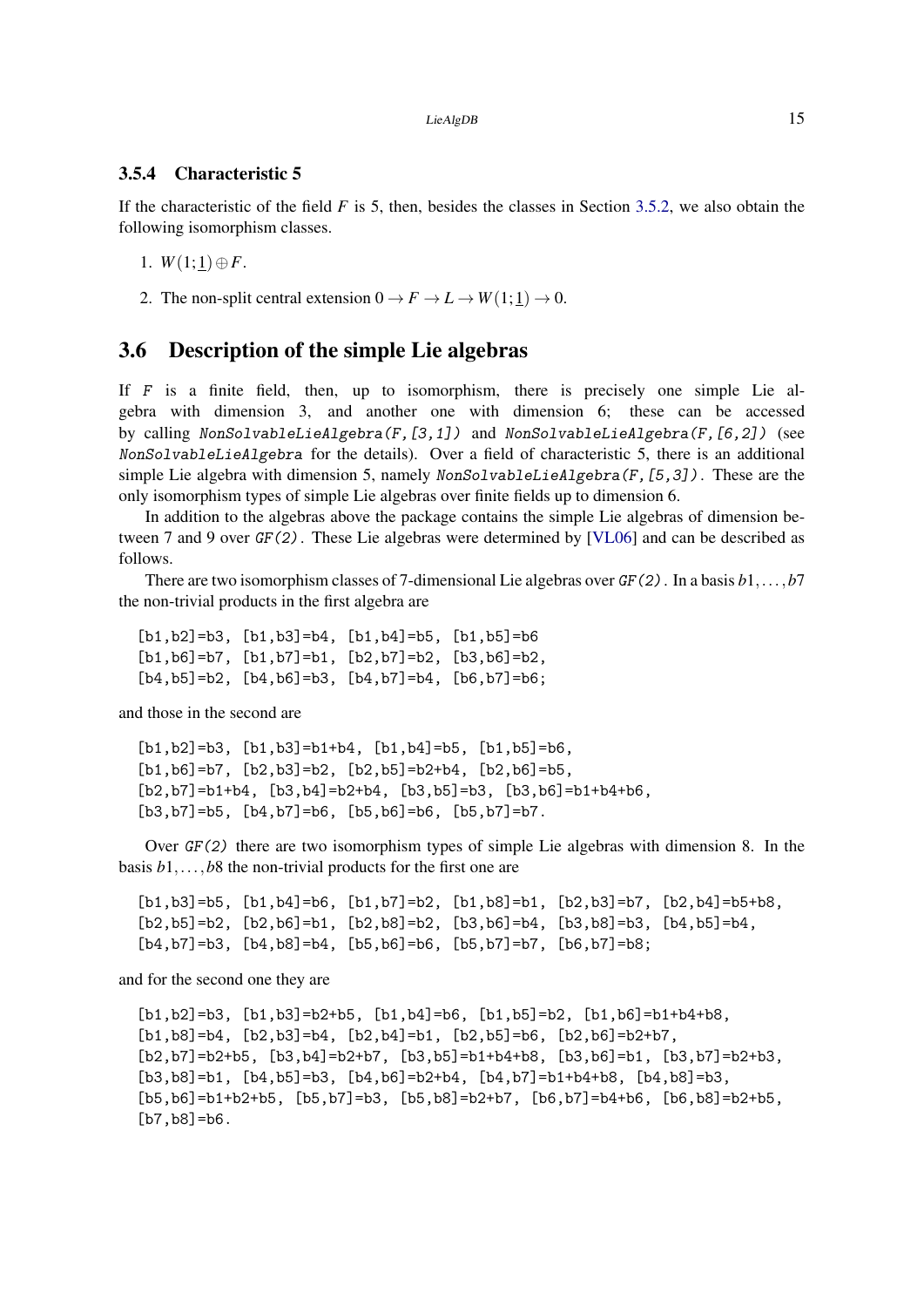<span id="page-16-1"></span>The non-trivial products for the unique simple Lie algebra with dimension 9 over  $GF(2)$  are as follows:

 $[b1,b2]=b3, [b1,b3]=b5, [b1,b5]=b6, [b1,b6]=b7, [b1,b7]=b6+b9,$  $[b1,b9]=b2$ ,  $[b2,b3]=b4$ ,  $[b2,b4]=b6$ ,  $[b2,b6]=b8$ ,  $[b2,b8]=b6+b9$ , [b2,b9]=b1, [b3,b4]=b7, [b3,b5]=b8, [b3,b7]=b1+b8, [b3,b8]=b2+b7, [b4,b5]=b6+b9, [b4,b6]=b2+b7, [b4,b7]=b3+b6+b9, [b4,b9]=b5, [b5,b6]=b1+b8, [b5,b8]=b3+b6+b9, [b5,b9]=b4, [b6,b7]=b1+b4+b8,  $[b6, b8] = b2+b5+b7$ ,  $[b7, b8] = b3+b9$ ,  $[b7, b9] = b8$ ,  $[b8, b9] = b7$ .

#### <span id="page-16-0"></span>3.7 Description of the solvable and nilpotent Lie algebras

In this section we list the multiplication tables of the nilpotent and solvable Lie algebras contained in the package. Some parametric classes contain isomorphic Lie algebras, for different values of the parameters. For exact descriptions of these isomorphisms we refer to [\[dG05\]](#page-19-4), [\[dG07\]](#page-19-5) and [\[CdGS11\]](#page-19-6). In dimension 2 there are just two classes of solvable Lie algebras:

- $L_2^1$ : The Abelian Lie algebra.
- $L_2^2$ :  $[x_2, x_1] = x_1$ .

We have the following solvable Lie algebras of dimension 3:

- $L_3^1$  The Abelian Lie algebra.
- $L_3^2$   $[x_3, x_1] = x_1, [x_3, x_2] = x_2.$
- $L_3^3(a)$   $[x_3, x_1] = x_2, [x_3, x_2] = ax_1 + x_2.$
- $L_3^4(a)$   $[x_3, x_1] = x_2, [x_3, x_2] = ax_1.$

And the following solvable Lie algebras of dimension 4:

- $L_4^1$  The Abelian Lie algebra.
- $L_4^2$   $[x_4, x_1] = x_1, [x_4, x_2] = x_2, [x_4, x_3] = x_3.$
- $L_4^3(a)$   $[x_4, x_1] = x_1, [x_4, x_2] = x_3, [x_4, x_3] = -ax_2 + (a+1)x_3.$
- $L_4^4$   $[x_4, x_2] = x_3, [x_4, x_3] = x_3.$
- $L_4^5[x_4,x_2]=x_3.$
- $L_4^6(a,b)$   $[x_4, x_1] = x_2, [x_4, x_2] = x_3, [x_4, x_3] = ax_1 + bx_2 + x_3.$
- $L_4^7(a,b)$   $[x_4, x_1] = x_2$ ,  $[x_4, x_2] = x_3$ ,  $[x_4, x_3] = ax_1 + bx_2$ .
- $L_4^8$   $[x_1, x_2] = x_2, [x_3, x_4] = x_4.$
- $L_4^9(a)$   $[x_4, x_1] = x_1 + ax_2, [x_4, x_2] = x_1, [x_3, x_1] = x_1, [x_3, x_2] = x_2.$
- $L_4^{10}(a)$   $[x_4, x_1] = x_2, [x_4, x_2] = ax_1, [x_3, x_1] = x_1, [x_3, x_2] = x_2$  Condition on F: the characteristic of F is 2.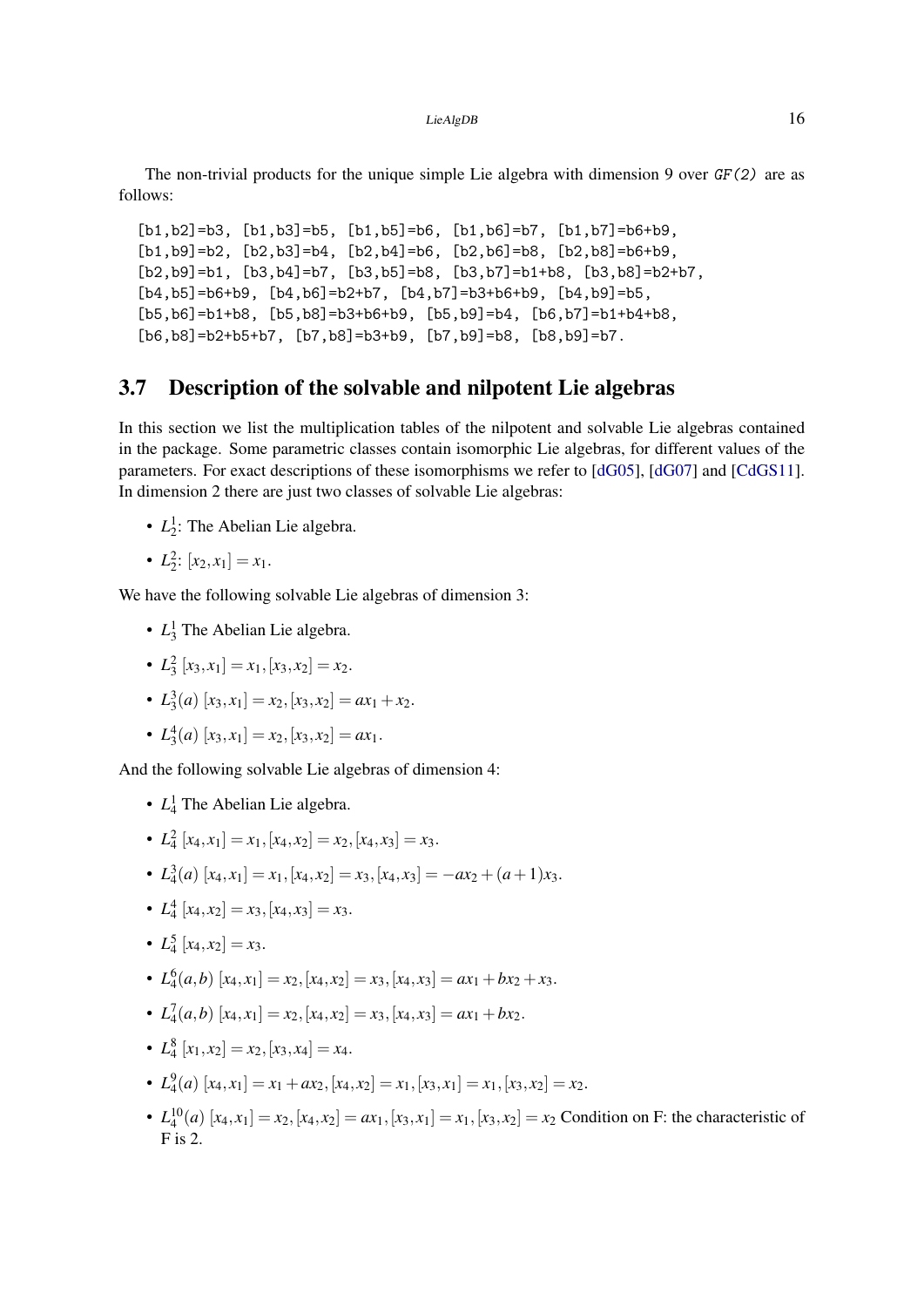- $L_4^{11}(a,b)$   $[x_4,x_1]=x_1, [x_4,x_2]=bx_2, [x_4,x_3]=(1+b)x_3, [x_3,x_1]=x_2, [x_3,x_2]=ax_1$ . Condition on F: the characteristic of F is 2.
- $L_4^{12}[x_4, x_1] = x_1, [x_4, x_2] = 2x_2, [x_4, x_3] = x_3, [x_3, x_1] = x_2.$
- $\bullet$   $L_4^{13}(a)$   $[x_4, x_1] = x_1 + ax_3, [x_4, x_2] = x_2, [x_4, x_3] = x_1, [x_3, x_1] = x_2.$
- $L_4^{14}(a)$   $[x_4, x_1] = ax_3, [x_4, x_3] = x_1, [x_3, x_1] = x_2.$

Nilpotent of dimension 5:

- $N_{5,1}$  Abelian.
- $N_5$ ,  $[x_1, x_2] = x_3$ .
- $N_5$  3  $[x_1, x_2] = x_3$ ,  $[x_1, x_3] = x_4$ .
- $N_5$ <sub>4</sub>  $[x_1, x_2] = x_5$ ,  $[x_3, x_4] = x_5$ .
- $N_5$   $\{x_1, x_2\} = x_3$ ,  $[x_1, x_3] = x_5$ ,  $[x_2, x_4] = x_5$ .
- $N_5$  6  $[x_1, x_2] = x_3$ ,  $[x_1, x_3] = x_4$ ,  $[x_1, x_4] = x_5$ ,  $[x_2, x_3] = x_5$ .
- $N_5$ <sup> $\tau$ </sup>  $[x_1, x_2] = x_3$ ,  $[x_1, x_3] = x_4$ ,  $[x_1, x_4] = x_5$ .
- $N_5$ <sup>8</sup>,  $[x_1, x_2] = x_4$ ,  $[x_1, x_3] = x_5$ .
- $N_5$   $\circ$   $[x_1, x_2] = x_3$ ,  $[x_1, x_3] = x_4$ ,  $[x_2, x_3] = x_5$ .

We get nine 6-dimensional nilpotent Lie algebras denoted  $N_{6,k}$  for  $k = 1, ..., 9$  that are the direct sum of *N*5,*<sup>k</sup>* and a 1-dimensional abelian ideal. Subsequently we get the following Lie algebras.

- $N_{6,10}$   $[x_1, x_2] = x_3$ ,  $[x_1, x_3] = x_6$ ,  $[x_4, x_5] = x_6$ .
- $N_{6,11}$   $[x_1, x_2] = x_3$ ,  $[x_1, x_3] = x_4$ ,  $[x_1, x_4] = x_6$ ,  $[x_2, x_3] = x_6$ ,  $[x_2, x_5] = x_6$ .
- $N_{6,12}$   $[x_1, x_2] = x_3$ ,  $[x_1, x_3] = x_4$ ,  $[x_1, x_4] = x_6$ ,  $[x_2, x_5] = x_6$ .
- *N*<sub>6,13</sub>  $[x_1, x_2] = x_3$ ,  $[x_1, x_3] = x_5$ ,  $[x_1, x_5] = x_6$ ,  $[x_2, x_4] = x_5$ ,  $[x_3, x_4] = x_6$ .
- $N_{6,14}[x_1,x_2]=x_3, [x_1,x_3]=x_4, [x_1,x_4]=x_5, [x_2,x_3]=x_5, [x_2,x_5]=x_6, [x_3,x_4]=-x_6.$
- $N_{6,15}[x_1,x_2]=x_3, [x_1,x_3]=x_4, [x_1,x_4]=x_5, [x_1,x_5]=x_6, [x_2,x_3]=x_5, [x_2,x_4]=x_6.$
- $N_{6,16}$   $[x_1, x_2] = x_3$ ,  $[x_1, x_3] = x_4$ ,  $[x_1, x_4] = x_5$ ,  $[x_2, x_5] = x_6$ ,  $[x_3, x_4] = -x_6$ .
- *N*<sub>6,17</sub>  $[x_1, x_2] = x_3$ ,  $[x_1, x_3] = x_4$ ,  $[x_1, x_4] = x_5$ ,  $[x_1, x_5] = x_6$ ,  $[x_2, x_3] = x_6$ .
- $N_{6,18}$   $[x_1, x_2] = x_3$ ,  $[x_1, x_3] = x_4$ ,  $[x_1, x_4] = x_5$ ,  $[x_1, x_5] = x_6$ .
- $N_{6,19}(a)$   $[x_1, x_2] = x_4$ ,  $[x_1, x_3] = x_5$ ,  $[x_1, x_5] = x_6$ ,  $[x_2, x_4] = x_6$ ,  $[x_3, x_5] = ax_6$ , for  $a \neq 0$ .
- $N_{6,20}$   $[x_1, x_2] = x_4$ ,  $[x_1, x_3] = x_5$ ,  $[x_1, x_5] = x_6$ ,  $[x_2, x_4] = x_6$ .
- $N_{6,21}(a)$   $[x_1, x_2] = x_3$ ,  $[x_1, x_3] = x_4$ ,  $[x_1, x_4] = x_6$ ,  $[x_2, x_3] = x_5$ ,  $[x_2, x_5] = ax_6$ , for  $a \neq 0$ .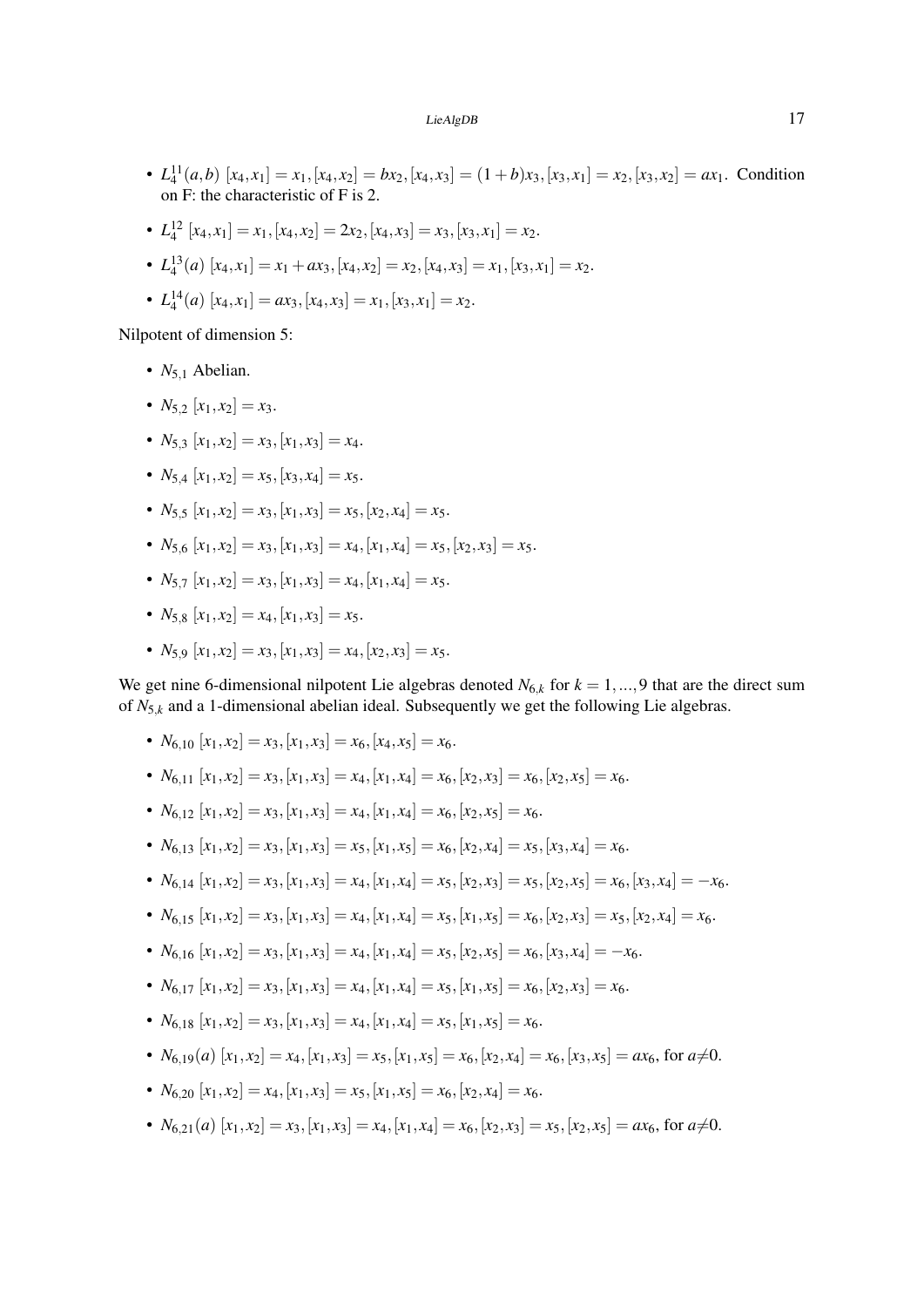- <span id="page-18-0"></span>•  $N_{6,22}(a)$   $[x_1,x_2]=x_5, [x_1,x_3]=x_6, [x_2,x_4]=ax_6, [x_3,x_4]=x_5.$
- $N_{6,23}$   $[x_1, x_2] = x_3$ ,  $[x_1, x_3] = x_5$ ,  $[x_1, x_4] = x_6$ ,  $[x_2, x_4] = x_5$ .
- $N_{6,24}(a)$   $[x_1, x_2] = x_3$ ,  $[x_1, x_3] = x_5$ ,  $[x_1, x_4] = ax_6$ ,  $[x_2, x_3] = x_6$ ,  $[x_2, x_4] = x_5$ .
- $N_{6,25}$   $[x_1, x_2] = x_3$ ,  $[x_1, x_3] = x_5$ ,  $[x_1, x_4] = x_6$ .
- $N_{6,26}$   $[x_1, x_2] = x_4, [x_1, x_3] = x_5, [x_2, x_3] = x_6.$
- $N_{6,27}$   $[x_1, x_2] = x_3$ ,  $[x_1, x_3] = x_5$ ,  $[x_2, x_4] = x_6$ .
- $N_{6,28}$   $[x_1, x_2] = x_3$ ,  $[x_1, x_3] = x_4$ ,  $[x_1, x_4] = x_5$ ,  $[x_2, x_3] = x_6$ .
- $N_{6,29}$   $[x_1, x_2] = x_3$ ,  $[x_1, x_3] = x_5$ ,  $[x_1, x_5] = x_6$ ,  $[x_2, x_4] = x_5 + x_6$ ,  $[x_3, x_4] = x_6$ , only over fields of characteristic 2.
- $N_{6,30}[x_1,x_2]=x_3, [x_1,x_3]=x_4, [x_1,x_4]=x_5, [x_1,x_5]=x_6, [x_2,x_3]=x_5+x_6, [x_2,x_4]=x_6$ , only over fields of characteristic 2.
- $N_{6,31}(a)$   $[x_1, x_2] = x_3$ ,  $[x_1, x_3] = x_4$ ,  $[x_1, x_4] = x_5$ ,  $[x_2, x_3] = x_5 + ax_6$ ,  $[x_2, x_5] = x_6$ ,  $[x_3, x_4] = x_6$ , for  $a\neq 0$  and only over fields of characteristic 2.
- $N_{6,32}(a)$   $[x_1, x_2] = x_3$ ,  $[x_1, x_3] = x_4$ ,  $[x_1, x_4] = x_5$ ,  $[x_2, x_3] = ax_6$ ,  $[x_2, x_5] = x_6$ ,  $[x_3, x_4] = x_6$ , for  $a \neq 0$ and only over fields of characteristic 2.
- $N_{6,33}$   $[x_1, x_2] = x_4$ ,  $[x_1, x_3] = x_5$ ,  $[x_2, x_5] = x_6$ ,  $[x_3, x_4] = x_6$ , only over fields of characteristic 2.
- $N_{6,34}$   $[x_1, x_2] = x_3$ ,  $[x_1, x_3] = x_4$ ,  $[x_1, x_5] = x_6$ ,  $[x_2, x_3] = x_5$ ,  $[x_2, x_4] = x_6$ , only over fields of characteristic 2.
- $N_{6,35}(a)$   $[x_1, x_2] = x_5, [x_1, x_3] = x_6, [x_2, x_4] = ax_6, [x_3, x_4] = x_5 + x_6$ , only over fields of characteristic 2.
- $N_{6,36}(a)$   $[x_1,x_2]=x_3, [x_1,x_3]=x_5, [x_1,x_4]=ax_6, [x_2,x_3]=x_6, [x_2,x_4]=x_5+x_6$ , only over fields of characteristic 2.

In [\[CdGS11\]](#page-19-6), the Lie algebras  $N_{5,k}$  are denoted by  $L_{5,k}$  for all  $k = 1, ..., 9$ . Similarly, the Lie algebras *N*<sub>6,*k*</sub> or *N*<sub>6,*k*</sub>(*a*), where *k* = 1,...,36, are denoted by *L*<sub>6,*k*</sub> or *L*<sub>6,*k*</sub>(*a*) if *k* = 1,...,28 and by *L*<sub>6,*k*−28</sub> or  $L_{6,k-28}^{(2)}(a)$  if  $k = 29, ..., 36$ .